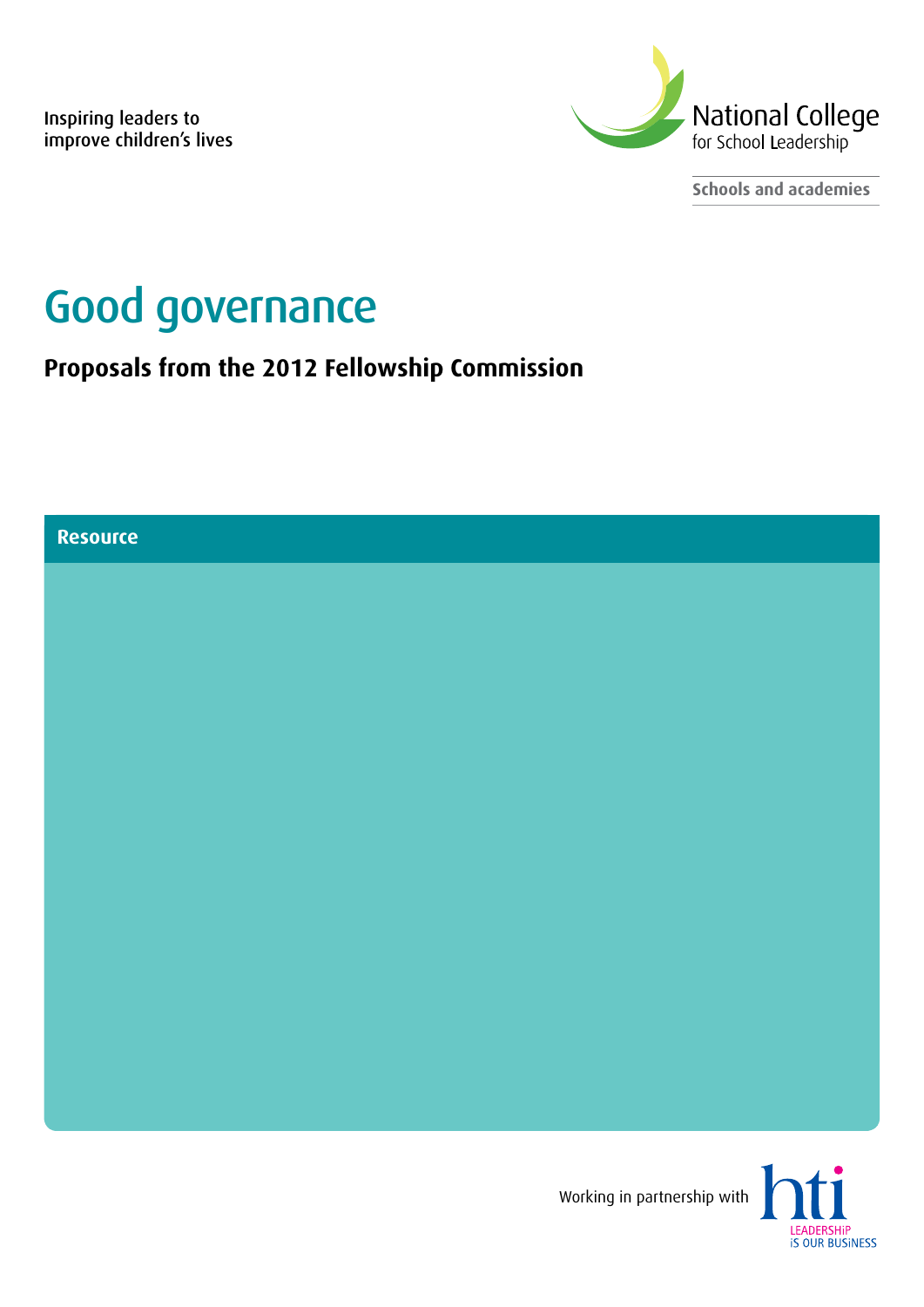# **Contents**

| The background manufactured and an anti-manufactured and an analysis of the background manufactured and an |  |
|------------------------------------------------------------------------------------------------------------|--|
|                                                                                                            |  |
|                                                                                                            |  |
|                                                                                                            |  |
|                                                                                                            |  |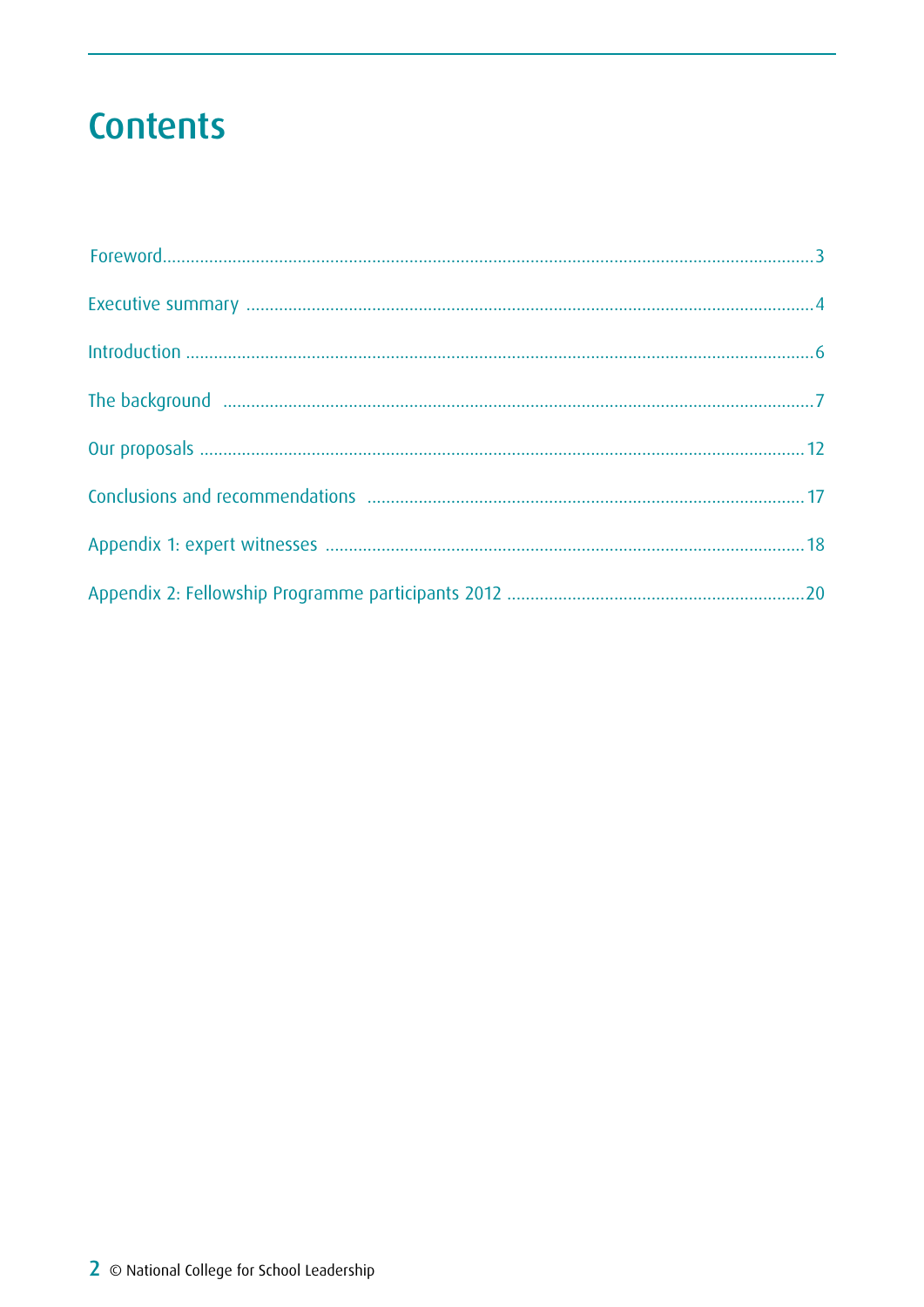# <span id="page-2-0"></span>Foreword

Each year, the National College organises a Fellowship Programme for outstanding primary, special and secondary head teachers. The programme allows them to examine cutting-edge theory and practice in leadership and management. It provides access to leading academics and policymakers, as well as opportunities to see excellent practice.

It equips strategic leaders who have proved themselves through the national leaders of education (NLE) process as capable of improving both other schools and their locality. The national leaders of education are heads of successful schools who work with one or more schools in challenging circumstances to help them improve.

The programme also gives participants a chance to learn from the best of the public and private sectors, so that they can improve their own system-wide leadership. During the course of the programme, school leaders spend time at leading business and management schools. Some had the chance to see how education works in Singapore. They also take part in a week-long residential event where they have the opportunity to help formulate policy proposals and present them to senior policymakers. This year participants were asked to look at policies that could transform school governance to ensure that there are no under-performing schools.

This report and its recommendations captures the views of Fellowship Programme participants. In publishing the report, the National College is offering a voice to participants and the following sections reflect their professional opinions and experiences. The Fellowship Commission Week was delivered by Head Teachers and Industry (HTI), an independent non-profit leadership development organisation with strong industry links.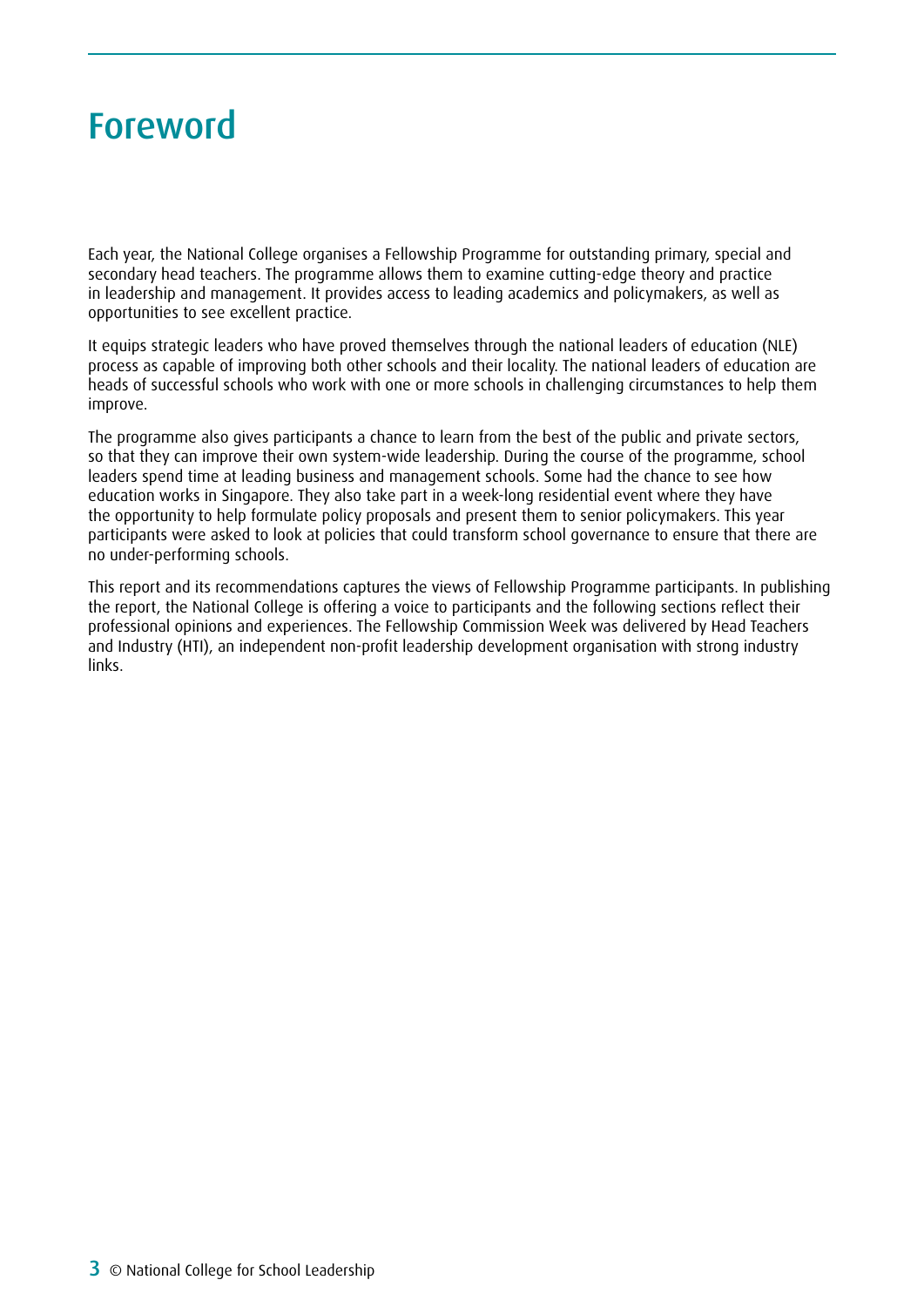# <span id="page-3-0"></span>Executive summary

National leaders of education (NLEs) are outstanding school leaders who use their knowledge and experience of teaching to provide additional leadership capacity to schools in challenging circumstances. Many NLEs will have previously worked to support schools in challenging circumstances and all have worked beyond their own school. The government is expanding the number of NLEs as part of its school reform programme.

Each year, some NLEs apply and are selected to join a Fellowship Programme to develop their leadership experience and skills. As part of the 2012 Fellowship, participants were asked to develop policies that they believed could improve the effectiveness of school governance, so that there are no underperforming schools.

This report is the work of those of us who took part in that programme. It draws both on our own experience and on discussions we had during the Programme with a wide range of national and international policymakers, teachers, school leaders and academics.

#### **These proposals are about transforming school governance**

We have drawn on evidence from the public, private and voluntary sectors highlighting the importance of good governance both for strategic leadership and accountability.

#### **These are practical proposals drawing on years of excellent leadership experience**

The practical nature of the key proposals reflects our desire as school leaders to ensure that governors focus on the right functions, so that they can play the most effective possible role in schools like those that we lead. We have developed our proposals to make the most of the freedoms and flexibilities enabled by the government.

#### **Most of these proposals require no new money; they are about using existing resources more efficiently**

We recognise that money is tight. We want to ensure that resources are as effectively deployed as possible. Good governance must be efficient governance, but does not require significant new resources.

#### **What lies behind our proposals**

We want to encourage schools to have smaller, more tightly focused governing bodies that concentrate on core functions, so that all schools perform well.

To achieve these goals, we have put forward key proposals based around our four key themes of having the right information, incentives, interventions and innovations linked to governing bodies focused on five core functions.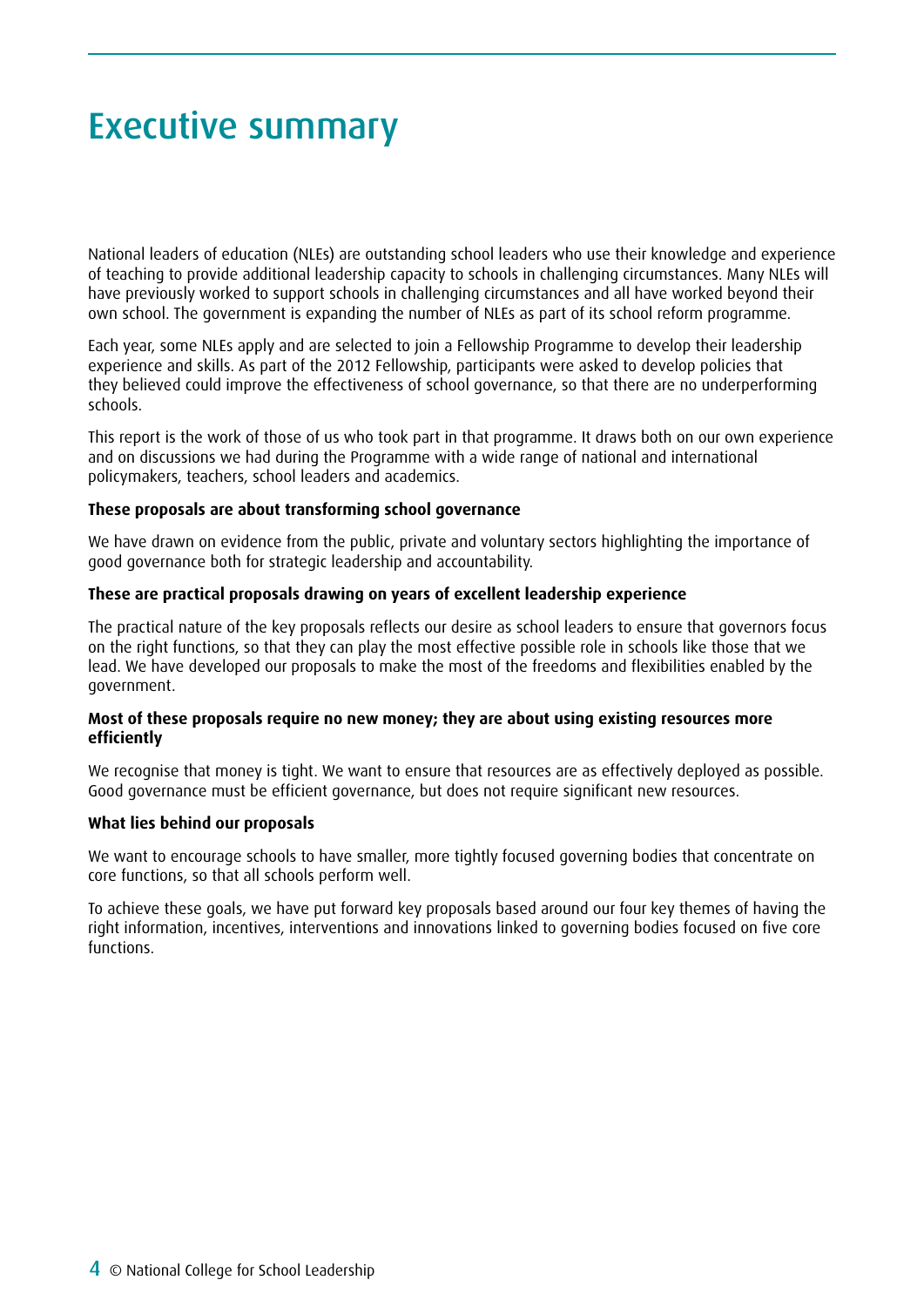### 1. The five core functions

The five core functions we identified were (a) to ensure clarity of vision, ethos and strategic direction; (b) to hold the Executive accountable for standards against benchmarks (c) to ensure solvency and probity (d) to ensure leadership complies with statutory regulations; and (e) to engage stakeholders. We believe that this also means smaller, more focused governance backed by the right information, incentives, interventions and innovations.

2. The right information

We propose four key improvements. First, a national data dashboard to highlight key information to enable governors to focus on where improvements are most needed. Second, a communications campaign should encourage governing bodies and school leaders to make the most of increased flexibilities from September 2012 and from academy converters. Third, the 256-page governor manual should be replaced by online high quality support and training. Finally, new governors could be interviewed using a competency matrix.

#### 3. The right incentives

We need to attract younger and ethnically diverse governors. A new business-backed Govern First programme would raise the profile for governance. People who become governors should see its wider moral purpose, beyond their own school, and have access to high quality accredited training. There should be a review of potential corporate tax breaks for governors.

#### 4. The right interventions

With Ofsted changing its approach to inspections, it should be clearer about the importance of good governance. Ofsted should focus its governance judgements on our five core functions. Schools judged to be requiring improvement should be required to have an independent external review of governance to prevent failure and promote improvement. Where schools are placed in special measures, Ofsted should recommend Interim Executive Boards (IEBs) to support improvement. The instigation of an IEB should take place within six weeks. IEB membership should include a small focused core team led by a paid chair with NLE support money used to support this payment. Good and outstanding leaders, including chairs of governors, should be commissioned to lead IEBs to help turn schools around. The IEB should be built around the five core functions, with the purpose of training a new governing body over an agreed timeline.

#### 5. The right innovations

New clusters, federations and chains require new forms of governance. Effective governing bodies should consider governing more than one school, to drive improvement and to benefit from economies of scale. Converter academies should actively contribute to system leadership including through innovative and shared governance. Federations and chains, including their governance, should be inspected separately to ensure they have the capacity to succeed and to support vulnerable and underperforming schools.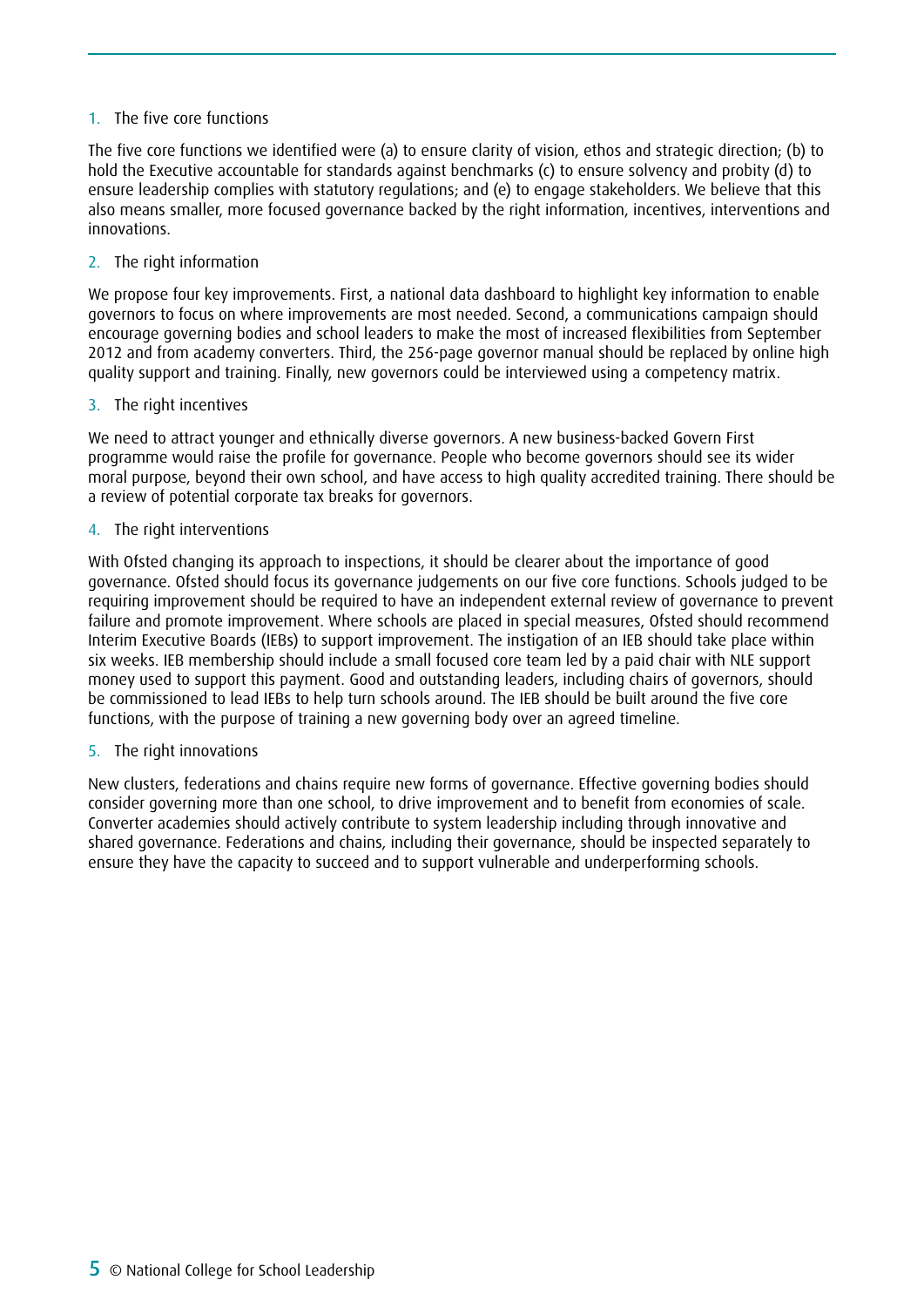# <span id="page-5-0"></span>Introduction

# **The process**

We (Fellowship Programme participants) had two day-long workshops and an intensive four-day session to develop proposals drawing on our own experience as leading heads supported by expert advice. Our objective was to develop policies that could ensure the transformation of school governance, within the context of higher expectations of schools, greater autonomy within the state sector, increased governance flexibility and the growth of federations, clusters and chains.

We spoke to leading educational experts and stakeholders [see Appendix 1]. To get an understanding of the pressures involved in making policy work, we heard from the schools minister and the policy adviser to the Secretary of State. We heard from successful governors and school leaders, as well as from the National College and Ofsted. We also drew on a range of written material, including Ofsted evidence, the Walker Report on Corporate Governance and reflected on the Government's ambitions in this area. We particularly drew on our own experiences as NLEs working with governing bodies in outstanding schools and adapting to the changes in governance associated with NLE status, academies and federations.

Having considered evidence on what would make a difference, we discussed a range of ideas and developed them into four core proposals which we presented to Dr Liz Sidwell, the Schools Commissioner; Penny Jones, Deputy Director, Independent Education and School Governance at the Department for Education (DfE), and Steve Munby and Toby Salt of the National College.

# **Credibility and integrity**

Crucial to the value of these proposals is the extent to which they draw on our own experience as successful school leaders. We know how important it is to ensure that governing bodies are focused on their core functions. Many of us have been trying new forms of governance in response to our wider system leadership. The practical nature of the key proposals reflects our belief that the system can be improved by schools themselves. They do not require legislation, but they do require greater awareness of what is already happening and what is possible.

The process of talking to leading academics, practitioners and policymakers allowed us to draw up proposals that recognised the various pressures involved in implementing new policies like these. But we believe that the real strength of our proposals rests in the integrity of ideas that come from years of frontline experience. We are confident they will help ensure a step-change in school governance.

# **What happens next?**

When the programme met in March 2012, we were told that the Department was undergoing a review of governance. The National College had also introduced national leaders in governance. Ofsted was planning its new inspection framework from September 2012. We were particularly pleased to be able to present the proposals to those officials from the Department and the College who are central to changing governance policy.

We believe that if these proposals are adopted, they will lead to real improvements in the quality of governors, both new and serving, the development of improved system leadership and a real reduction in the number of underperforming schools, including those currently rated satisfactory (or required to improve in future) by Ofsted.

We are feeding these proposals into the Department's review of governance and sharing them with Ofsted and the National College. We hope that policymakers will give them their full consideration.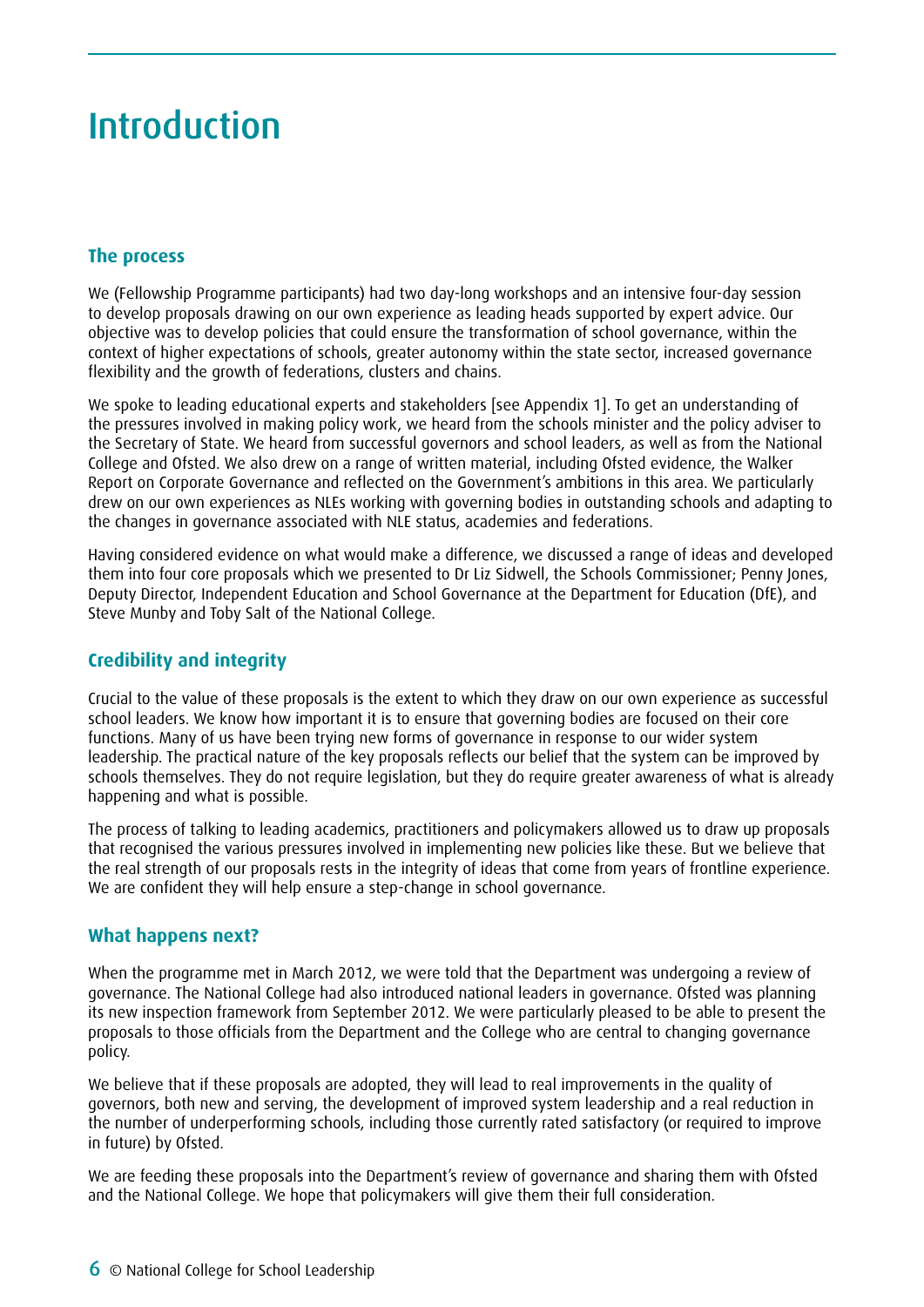# <span id="page-6-0"></span>The background

We started with the challenge that we had been set:

#### **How can school governance be transformed to ensure that there are no under-performing schools?**

Our deliberations gave us an insight into the practical and political pressures that would arise if our proposals were to be implemented.

# **School governance in England**

There are 300,000 governors in English maintained schools and academies. Since 1988, school governing bodies have had increased responsibilities, with a more important role as schools have gained increasing autonomy.1 Theirs is a voluntary role, and they are drawn from parents, staff, business and the wider community. As a corporate body, governors have significant responsibilities in law for the strategic direction of schools, and specific legal responsibilities for aspects of the school's safe running, curriculum, leadership appointments and financial health.

# **The government's approach**

In 2010, the coalition government set out its vision for schools in its white paper *The Importance of Teaching*. On governance, it said that:2

School governors are the unsung heroes of our education system. They are one of the biggest volunteer forces in the country, working in their spare time to promote school improvement and to support head teachers and teachers in their work. To date, governors have not received the recognition, support or attention that they deserve. We will put that right.

The white paper went on to say that:

The time and expertise of governors needs to be better respected and deployed. Sometimes governing bodies lack the information or training to challenge effectively and support the head teacher and senior leadership of a school to improve. We will...clarify governing body accountabilities and responsibilities to focus more strongly on strategic direction, and encourage schools to appoint trained clerks who can offer expert advice and guidance to support them. We will make it easier for governors to set high expectations and ask challenging questions, by giving governors easier access to data about how their school compares to others, and the National College will offer high-quality training for chairs of governors.

The white paper also stated that:

Many of the most successful schools have smaller governing bodies with individuals drawn from a wide range of people rooted in the community, such as parents, businesses, local government and the voluntary sector. Smaller governing bodies with the right skills are able to be more decisive, supporting the head teacher and championing high standards. We will legislate in the forthcoming Education Bill so that all schools can establish smaller governing bodies with appointments primarily focused on skills.

DFF website

<sup>2</sup> DFE (2010), *The Importance of Teaching*, p71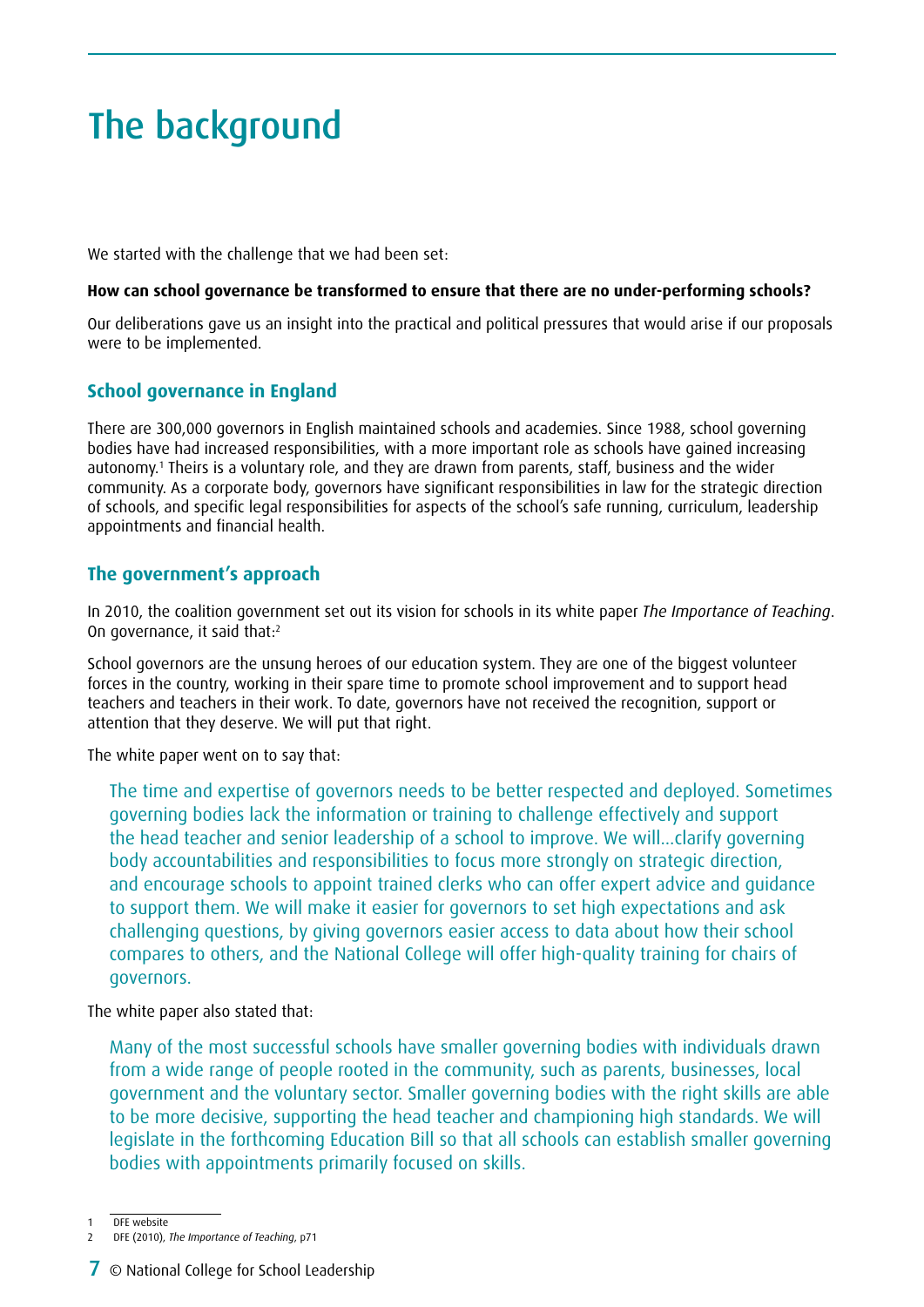The 2011 Education Act delivered this ambition for flexible governance. From September 2012, maintained schools can adopt a new approach. Governing bodies will still have to include the head teacher, but will have less prescription over the number of parent governors, and whether they are elected or appointed; they will only have to include a single local authority governor. Foundation and church schools retain foundation governors.<sup>3</sup> Lord Hill, the schools minister, told us that he had wanted even greater flexibility, but the House of Lords wished to retain a degree of local representation.4

# **What Ofsted says**

In her 2010/11 Annual Report, Miriam Rosen, the previous chief inspector said that<sup>5</sup>

[I]nspections identified considerable variations in the quality of governance across different types of school. Governance was judged good or outstanding in 58 per cent of schools inspected this year overall, but this varied between 53 per cent in pupil referral units and 55 per cent in primary schools, to 64 per cent in secondary schools and 71 per cent in special schools. Although in the majority of schools the governing body acts as a critical friend, inspection findings show that where governance is less effective a lack of transparency and accurate information restricts the ability of the governing body to monitor the work of the school systematically.

A report by Ofsted in 2001 noted that schools in special measures often have governing bodies not fulfilling their responsibilities. They were supportive and gave enormous amounts of time, but were not offering any real challenge.<sup>6</sup> A more recent Ofsted report on how schools could learn from the best suggested that effective governing bodies had these key characteristics:7

- Positive relationships between governors and school leaders are based on trust, openness and transparency. Information about what is going well and why, and what is not going well and why, is shared. Governors consistently ask for more information, explanation or clarification. This makes a strong contribution to robust planning for improvement.
- Governance supports honest, perceptive self-evaluation by the school, recognising problems and supporting the steps needed to address them.
- Absolute clarity about the different roles and responsibilities of the headteacher and governors underpins the most effective governance.
- Effective governing bodies are driven by a core of key governors such as the chair and chairs of committees. They see themselves as part of a team and build strong relationships with the headteacher, senior leaders and other governors.
- School leaders and governors behave with integrity and are mutually supportive; school leaders recognise that governors provide them with a different perspective that contributes to strengthening leadership; the questions they ask challenge assumptions and support effective decision-making.
- Governors are able to take and support hard decisions in the interests of pupils; to back the headteacher when they need to change staff, or to change the headteacher when absolutely necessary.

<sup>3</sup> Education Act 2011, clauses 38-39

<sup>4</sup> Oral evidence by Lord Hill to the Commission, March 2012

<sup>5</sup> Ofsted, 2011, *The Annual Report of Her Majesty's Chief Inspector 2010/11*, p66

<sup>6</sup> Oral evidence by Thomas Winskill, Principal Officer Ofsted, to the Commission, March 2012

<sup>7</sup> Ofsted, 2011, School Governance: Learning from the Best, cited in Ofsted (2011), *The Annual Report of Her Majesty's Chief Inspector 2010/11*, p66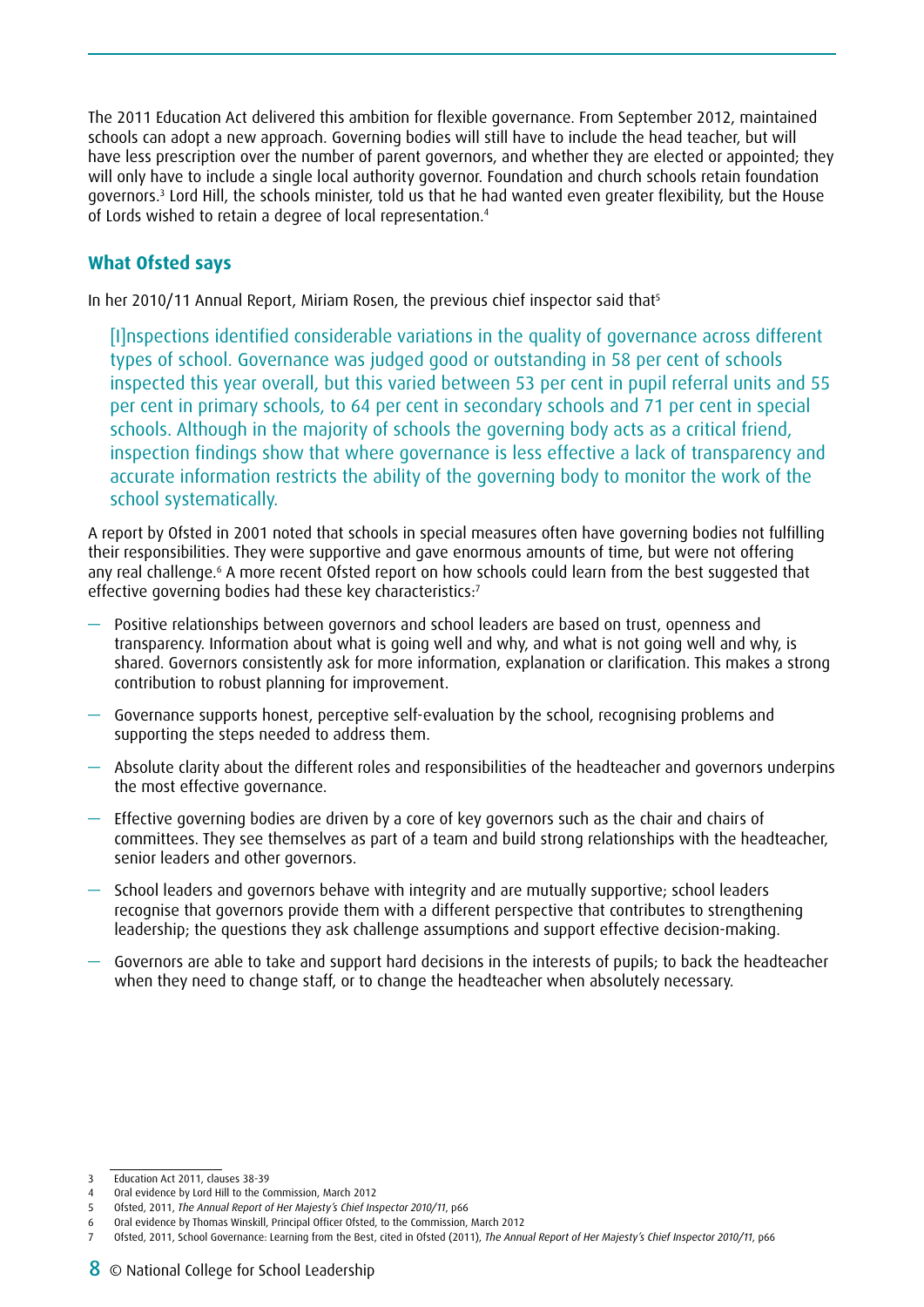More recently, the new chief inspector, Sir Michael Wilshaw has expressed his views on the importance of school governance:8

"I think we need to spend a lot more time on governance arrangements. When schools do poorly or badly, it is not just the issue of the school leader, the head, and the school leadership team; it is the way the governors have held the leadership to account. I have already said that our new inspection arrangements will focus more on governance and the effectiveness of governance than ever and there will be a subsection under leadership and management to say important things about governance. My view is that when a school is doing poorly we need to think about paid governance. I am on record as saying that, and my view is if a school goes into a requirement to improve category on the first occasion, the Secretary of State should intervene and think about paid governance there. That is my general view about governance."

# **The growth of academies**

At the same time, the coalition made it easier for existing schools to become academies, with greater freedom over their governance, and to establish new schools with academy-style governance, including free schools, university technical colleges and studio schools. In March 2012, there were 1,635 academies and 24 free schools, with significantly more expected in future years. Nearly 1,300 academies were former maintained schools that had converted in the last two years.9 When they did so, they had the opportunity to change their governance, but there is little evidence that many choose to do so. It is also the case that when a school is under-performing, too little attention has been paid to governance.

However, those representing academy leaders argue that the new freedoms place greater emphasis on effective, accountable and more independent governance. In academies, rather than being volunteers, usually parents, with a single school perspective, governors should become non-executive directors of autonomous, not-for-profit public companies in a multi-school framework and perspective. In this environment, governors needed a clearer understanding of the difference between executive and nonexecutive responsibilities. This also required a more professional appointment of chairs, a questioning of the size of governing bodies and more professional training.<sup>10</sup>

# **A changing schools landscape**

As NLEs, we are part of a changed schools landscape. With increasing school autonomy, there is greater accountability – high autonomy with high accountability, as Sam Freedman put it.<sup>11</sup> Local authorities are seeing their role reduce, but there has been a significant growth in the number of federations, clusters and academy chains, where groups of schools often have a single strategic governing body. Six hundred academies are now in chains, nine of which have ten or more schools.<sup>12</sup> Robert Hill, author of a new report for the National College on effective academy chains, told us that academy chain governance was mostly two-tier, with clear schemes of delegation and overlapping membership. They had small boards, with high calibre people and good training. There was a focus on performance, using a standard data dashboard. But they also faced challenges adapting to scale.<sup>13</sup> We also heard a variety of examples of such governance both from our witnesses and from some of our own number. Most had the common feature of a strong core team of governors, either at a trust level across several schools, or with a strong core team within a single governing body.

<sup>8</sup> Uncorrected transcript of oral evidence by Sir Michael Wilshaw to the Education Select Committee, 29 February 2012 at [http://www.publications.parliament.](http://www.publications.parliament.uk/pa/cm201012/cmselect/cmeduc/uc1819-i/uc181901.htm) [uk/pa/cm201012/cmselect/cmeduc/uc1819-i/uc181901.htm](http://www.publications.parliament.uk/pa/cm201012/cmselect/cmeduc/uc1819-i/uc181901.htm)

<sup>9</sup> <http://www.education.gov.uk/schools/leadership/typesofschools/academies/b0069811/open-academies-and-academy-projects-in-development>

<sup>10</sup> Oral evidence by Tom Clark, chief executive of FASNA, to the Commission, March 2012

<sup>11</sup> Oral evidence by Sam Freedman to the Commission, March 2012

<sup>12</sup> Robert Hill et al, National College for School Leadership, 2012, *The Growth of Academy Chains: implications for leaders and leadership* 

<sup>13</sup> Oral evidence by Robert Hill to the Commission, March 2012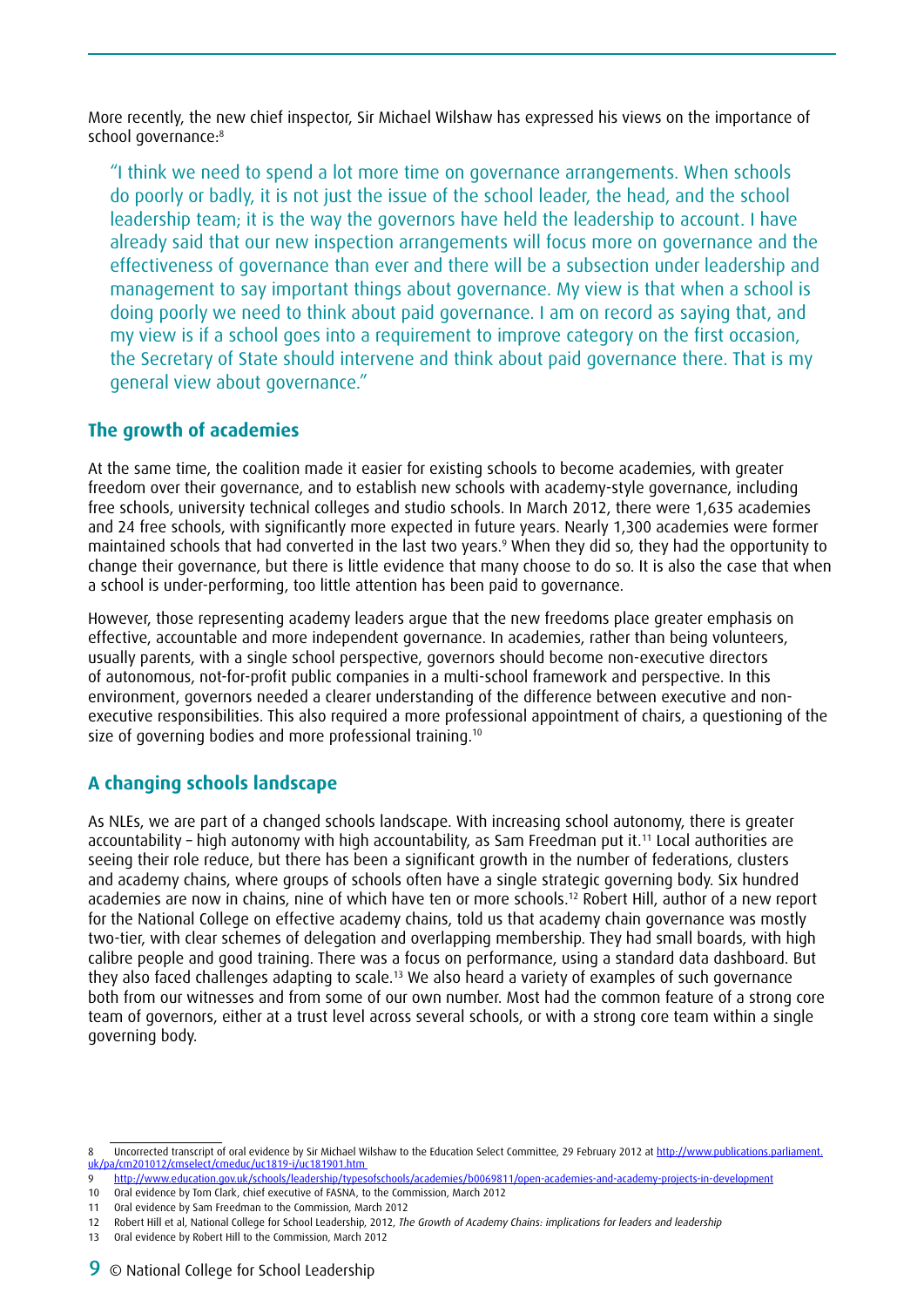A former schools minister, Lord Knight, recently argued in the *Times Educational Supplement* that all schools should be part of clusters with shared governance<sup>14</sup>

"....rather than trying to have 25,000 governing bodies, we would be aiming at having just 1,500-2,500; each with high levels of skills for supporting and challenging school leaders. Most governing bodies pay for their clerks. With this reduction in the number of governing bodies, we should also move to paid chairs of governors. This would mean proper recruitment on the basis of skills and experience. The rest of the governing body should also be appointed for the balance of skills needed."

Lord Hill favours a model where schools themselves decided on the best form of governance, while seeing the merits of many of Lord Knight's arguments. Government does not wish to direct schools (except those failing) on the best way to organise their governance.<sup>15</sup>

# **Tackling underperformance**

Under the 2006 Education and Inspections Act, a local authority or the Secretary of State may appoint an Interim Executive Board (IEB) to replace a board of governors as a temporary measure in a school that is failing. By having a focused small group of typically around six people with the right skills, the IEB can act decisively. One former IEB chair said that he saw its responsibility as providing external challenge through great leadership, and a strong short-term technocratic solution.16 Some of our members have had experience of IEBs and found that it could take a long time to establish them – up to two years in some cases – and were concerned that they were not used where academies were failing.

The National College has launched a new programme of national leaders of governance, to enable highly effective chairs to use their skills and experience to support other chairs. The first national leaders of governance were designated in late March 2012, and may be partnered with NLEs. The programme was opened to those with at least three years' recent experience as a chair in a good or outstanding leadership team who could commit between 10 and 20 days a year to the role.17

"I have never seen a distressed organisation that could not be traced back to ineffective governance."

Larry Scanlan, President and Chief Operating Officer of the Hunter Group

# **Governance in other sectors**

We also looked at how other sectors are governed, and at recommendations for how they should be governed. In his review of corporate governance in banking and the finance industries, David Walker said<sup>18</sup>:

"Good corporate governance overall depends critically on the abilities and experience of individuals and the effectiveness of their collaboration in the enterprise and, despite the need for hard rules in some areas, will not be assured by box-ticking conformity with specific prescription.**"**

We heard a similar message from those working in the charitable and voluntary sectors. Helen Baker, chair of Advance Housing and Support, a housing association, said that good governance was about focus, collaboration and continuous learning. "If you have core purposes, you are not going to go off and chase political and other agendas," she told us. She explained that boards should have five high level objectives which go right through an organisation, against which everybody delivers. Good risk management required a strong flow of information so that governors could focus their efforts strategically.<sup>19</sup>

<sup>14</sup> Knight J, Do gooder governors must do better, *Times Educational Supplement*, 24 February 2012

<sup>15</sup> Oral evidence by Lord Hill to the Commission, March 2012

<sup>16</sup> Oral evidence by Patrick Scott to the Commission, March 2012

<sup>17</sup> Oral evidence from Paul Bennett to the Commission, February 2012

<sup>18</sup> HM Treasury, 2009, *A review of corporate governance in UK banks and other financial industry entities* 

<sup>19</sup> Oral evidence by Helen Baker to the Commission, March 2012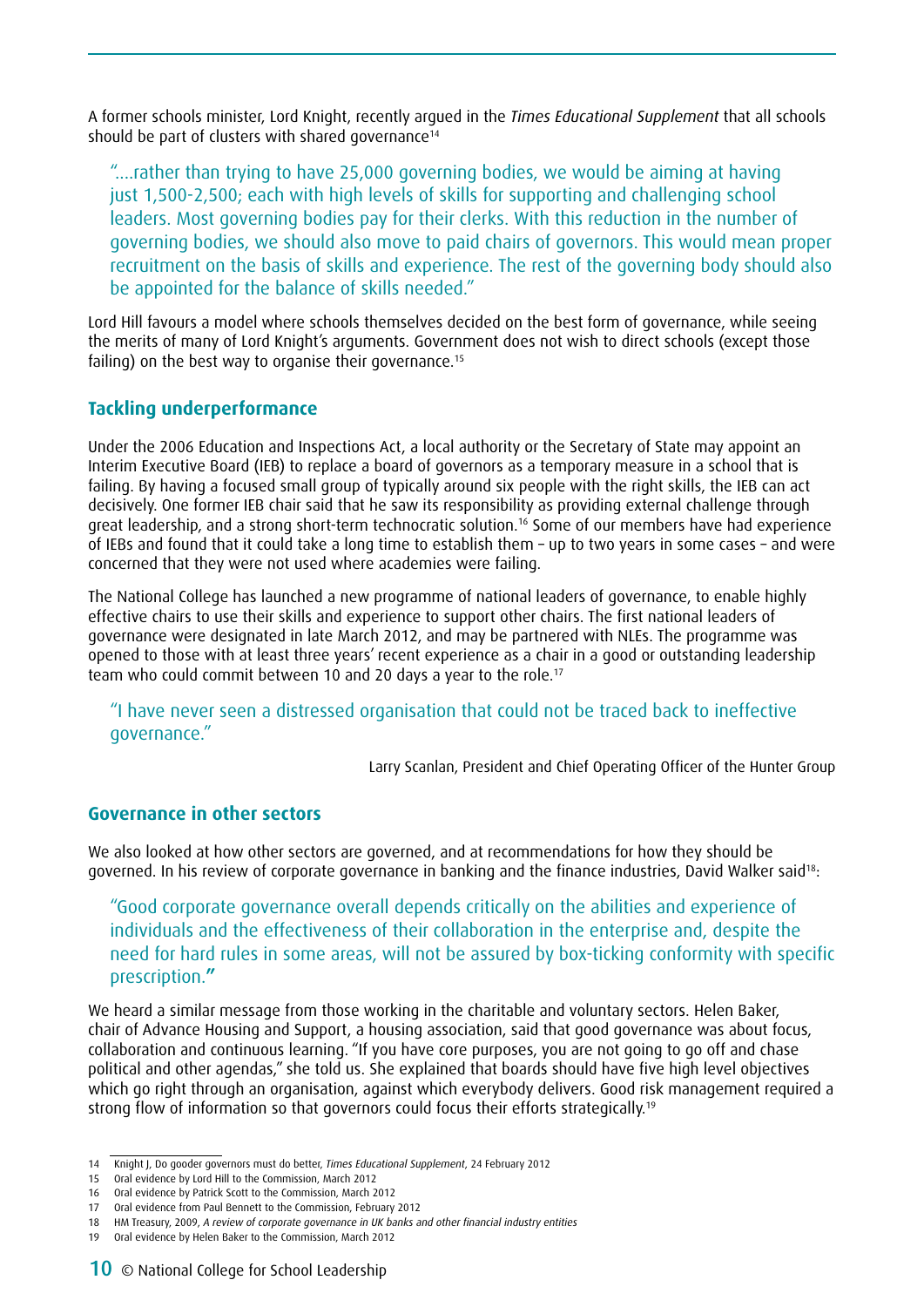#### **Governors today**

While there are around 300,000 governors in schools today, there is also a skills shortage. Eleven per cent of governors' posts are vacant.20 Researchers at the University of Bath, based on information on 2,200 chairs of school governing bodies, say 97 per cent are white and British. A third is aged over 60 while just 8 per cent are under 40.21 A pupil governor from Broughton Hall High School in Liverpool suggested that school governance would be better if university students were recruited to the role.22

Governing bodies are always run by older people. You don't see say university students as governors. Being student governors we know we will be governors in the future but we don't think you can be if you are in your twenties. It would be really good if we could get young people onto governing bodies, we don't mean student governors we mean young people from around the school area. You could get undergraduates or people who have just finished university. But how would they know about it?

There is also significant evidence that governors are recruited for their representative role – as elected parents or staff, for example - rather than for particular skills, as would be the case in other fields. Some academies have sought to focus on skilled recruitment, perhaps reflecting their sponsorship, but they still appear to be in a minority.

The challenge of recruiting the right governors with the right skills seemed to us to be the paramount goal. Gareth Wynne, chair of governors at Smallberry Green Primary School in Hounslow, had five key ideas which struck us as crucial. First, raise the bar, so that governors are recruited for their skills, with clearer accountability to stakeholders. Second, cut the size, so that all governors add value, perhaps finding new ways to ensure parental representation. Third, contextualise the support so that it is governor specific. Fourth, exploit the skills of individual governors and use small problem-solving teams. And fifth, find ways to incentivise governors, including through tax breaks.

# **Mapping the way forward**

On the basis of the evidence we heard, we set out what we believe should be the five core functions of governance, and make a series of recommendations in four key areas.

<sup>20</sup> Oral evidence by Lord Hill to the Commission, March 2012

<sup>21</sup> Cited on the *Guardian* website, October 2011 at<http://www.guardian.co.uk/education/mortarboard/2011/oct/19/school-governors-old-and-white>

<sup>22</sup> Oral evidence by Hannah Spencer to the Commission, March 2012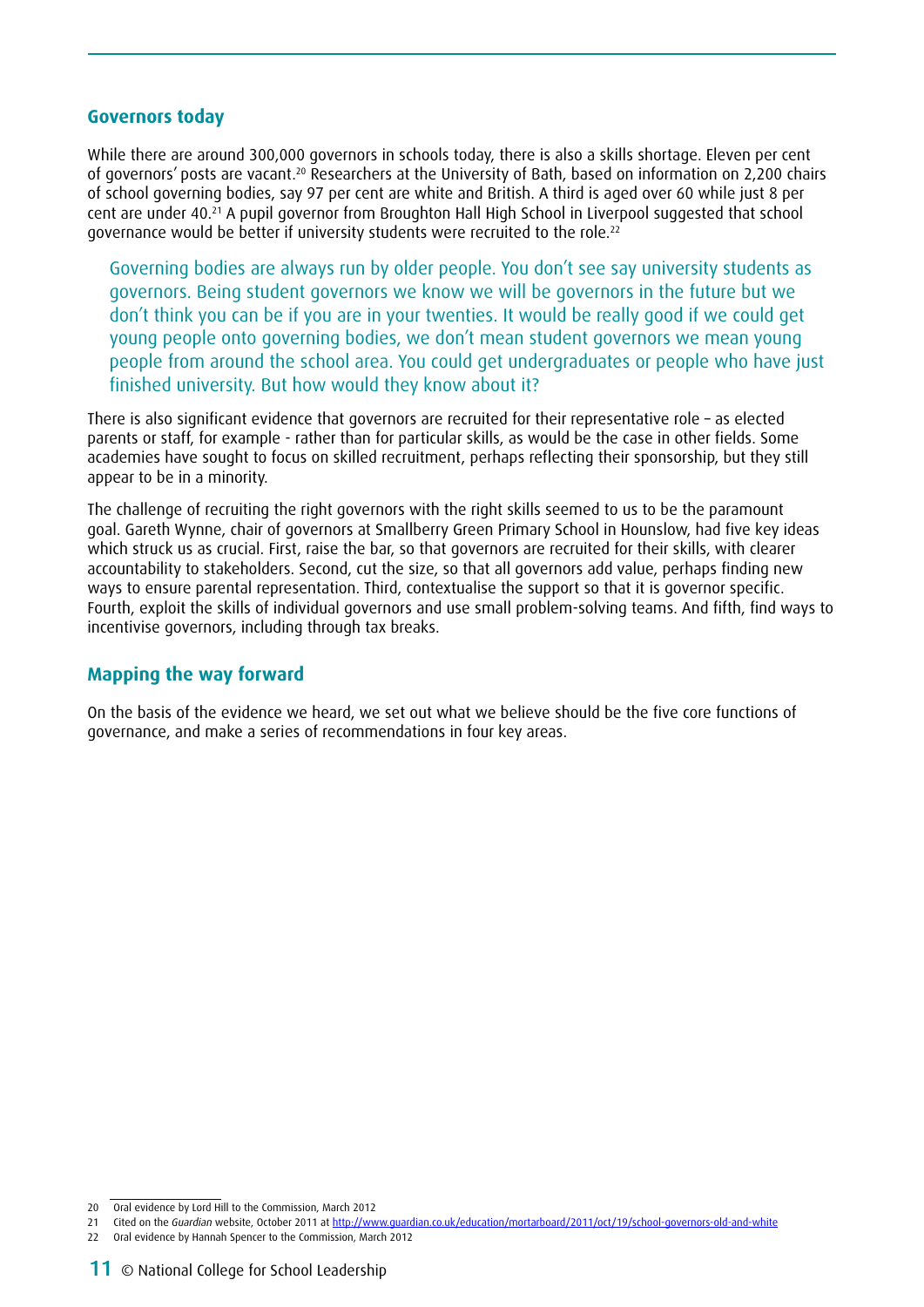# <span id="page-11-0"></span>Our proposals

# **The five core functions**

As outstanding school leaders, we know the importance of strong strategic leadership. Many of those we spoke to – including the Charity Commission - stressed the importance of having absolute clarity about the core purposes of governance, and the time that should be spent on the different functions.

Governors have a mix of strategic and statutory responsibilities. Yet, too often there is an imbalance between their strategic responsibility for holding the executive to account and their statutory responsibilities to ensure that appropriate policies are in place on matters such as safeguarding and health and safety.

We want to see a rebalancing of effort so that governors, who are often busy people giving their time freely, work as effectively as possible. So we identified what we believe are the five core functions for every governing body. We believe they should be inspected against these functions and that their primary focus should be on the first two, as these are most related to ensuring that high standards are achieved by students.

1. Ensure clarity of vision, ethos and strategic direction

Governors should ensure clarity of vision. They should challenge the school's vision until it is clear, and then check proposed policies against it. Governors should understand the difference between their strategic role and the operational responsibilities of the executive. By having such clarity of vision, ethos and direction, and assessing progress towards associated goals, they can do so. An important part of this function is the appointment of strong school leaders who can deliver.

2. Hold executive accountable for standards against benchmarks

Schools have more data than ever. With a clear data dashboard (see our policy recommendations) governors should focus particularly on "exceptions" - areas where goals are falling short - and be able rigorously to interrogate the school leadership on them.

3. Ensure solvency and probity

Governors have a legal responsibility to ensure the overall financial health of their school, a role that is stronger in academies. But this should mean ensuring rigorous audit and risk management, rather than deciding on day-to-day spending.

4. Ensure leadership complies with statutory regulations

Governors have legal duties in this regard, but their role should be to ensure that the executive complies with regulation rather than themselves producing detailed policies.

5. Engage stakeholders

Exercising these first four functions requires an expertise and experience that many current governors do not have. But we recognise that it is vital that parents and community stakeholders have their voices heard. This can be through a strong parents' council, which could act as the voice of parents rather than as a parent's voice, or by having a wider governing body with a strong core governors' board. This approach can be more efficient and more effective than 20 governors trying to attempt all the issues.

# **This means smaller, more focused governance**

We recognise that the evidence is mixed on the size of governing bodies. Nevertheless, we are persuaded that schools should be encouraged to have a small core team of governors who rigorously focus on the five core functions.

12 © National College for School Leadership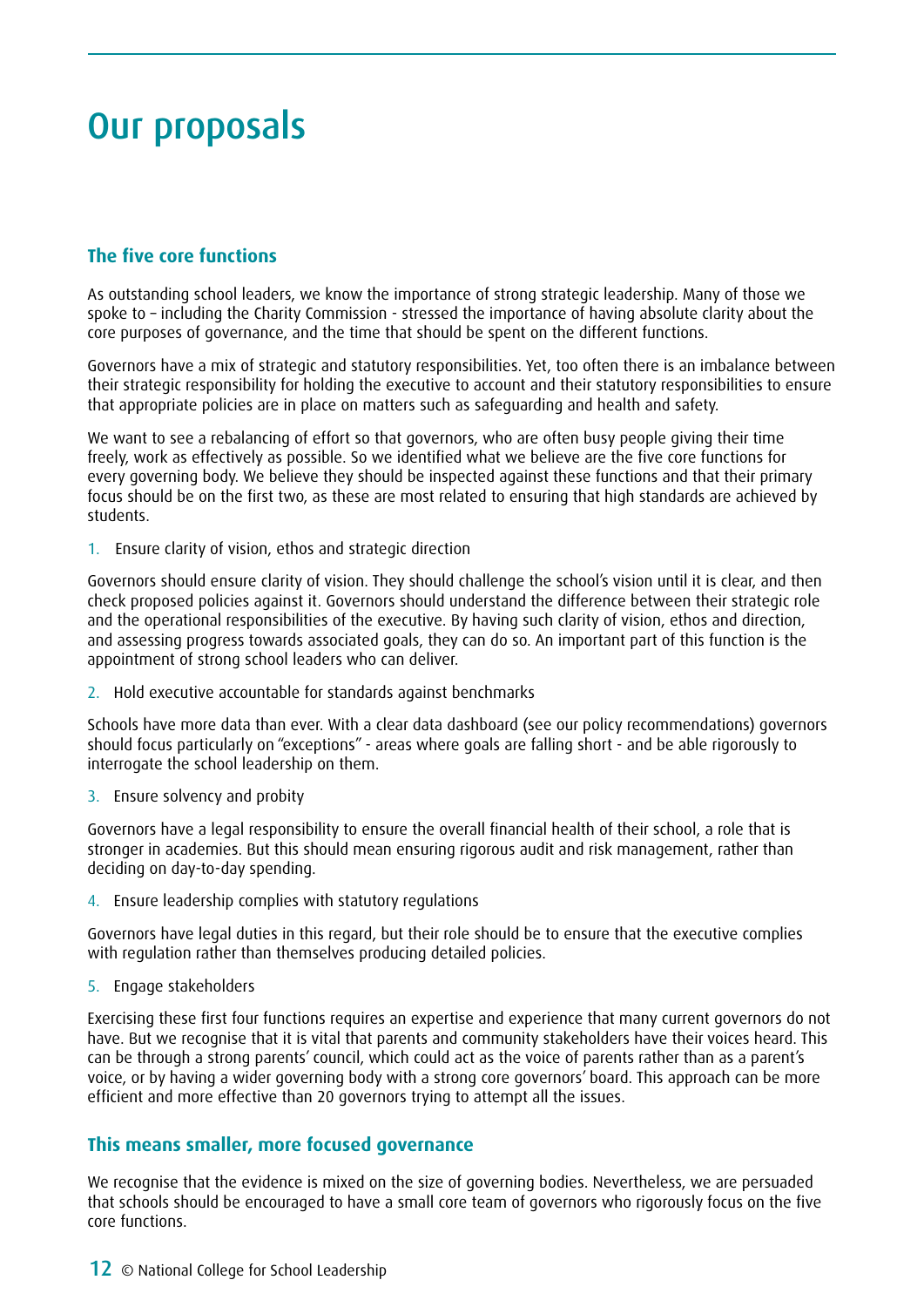There are several possible models, and we think that rather than prescribing a single model, the potential benefits of each should be made clear to heads and governors as they consider how to respond to new governance flexibilities or to changing to academy status. Each brings together people with the right skills to focus on the five core functions.

Possible models include:

- An inner core model, where a small core of five or six governors acts as an executive board rigorously focused on the core functions, with the wider governing body ensuring representation and engagement with parents, staff and community.
- A board/council model, where the governing body is made up of a small number of governors recruited for or trained with the right skills to work strategically on the five core functions, but wider representation is provided by a strong parents' council.
- A federal model, where a core board acts across several schools focusing on the key functions, but individual governing bodies (or councils, as in the Cabot Federation and the Girls' Day School Trust) reflect the voices of each of the constituent schools.

We believe that it is for schools and academies to decide the right model for them, but it is crucial that governors are encouraged to be more focused and to consider the potential benefits of sharper governance models. They should focus on the core functions and review and evaluate performance against core standards.

These five functions lead us to make policy proposals across four key themes. We grouped these as the right information, the right incentives, the right interventions and the right innovations.

# **The right information**

Too often governors lack the information they need to hold the executive accountable for standards. There may be an awareness of key exam data, such as the level 4 or five GCSE benchmarks, but there is too often not enough additional information to allow governors to drill beneath the headlines, identifying, for example the strengths and weaknesses of different subject departments or how well students are making progress given their backgrounds.

#### **A national data dashboard should highlight key information from the performance tables and Raise Online to enable governors to focus on where improvements are most needed.**

We welcome the additional information that the Government is placing in the public domain, and our schools all make good use of the data provided by Raise Online and by organisations such as the Fischer Family Trust to provide us with challenging but realistic targets. However, as not all governing bodies have access to the data they need, we believe it would be very helpful to have a centrally produced dashboard which provides equality of data across the country. This would be a tool that we could provide to our governors and against which they should hold us accountable.

The dashboard would be different for primary, secondary and special schools, but would focus on the key performance data. While we share the Government's goal of being non-prescriptive, we believe that it would be a real help to have something easily downloadable from the Department or Ofsted websites, and for official encouragement to be given for its use. This would allow governors to make challenging comparisons with other similar schools, and to see trends and where schools are not performing well.

Governors in special schools have been particularly poorly served by existing data, making their job of understanding attainment and progression for pupils with complex needs harder, so any new dashboard should meet their needs.

#### **A communications campaign should encourage governing bodies and school leaders to make the most of increased flexibilities from September 2012 and from academy conversions.**

Had we not been engaged in the Commission work, we suspect that few of us would have been aware of the greater freedoms to governance available from next September. When schools convert to academy status, there is little strong encouragement given to them to look afresh at their governance. Indeed,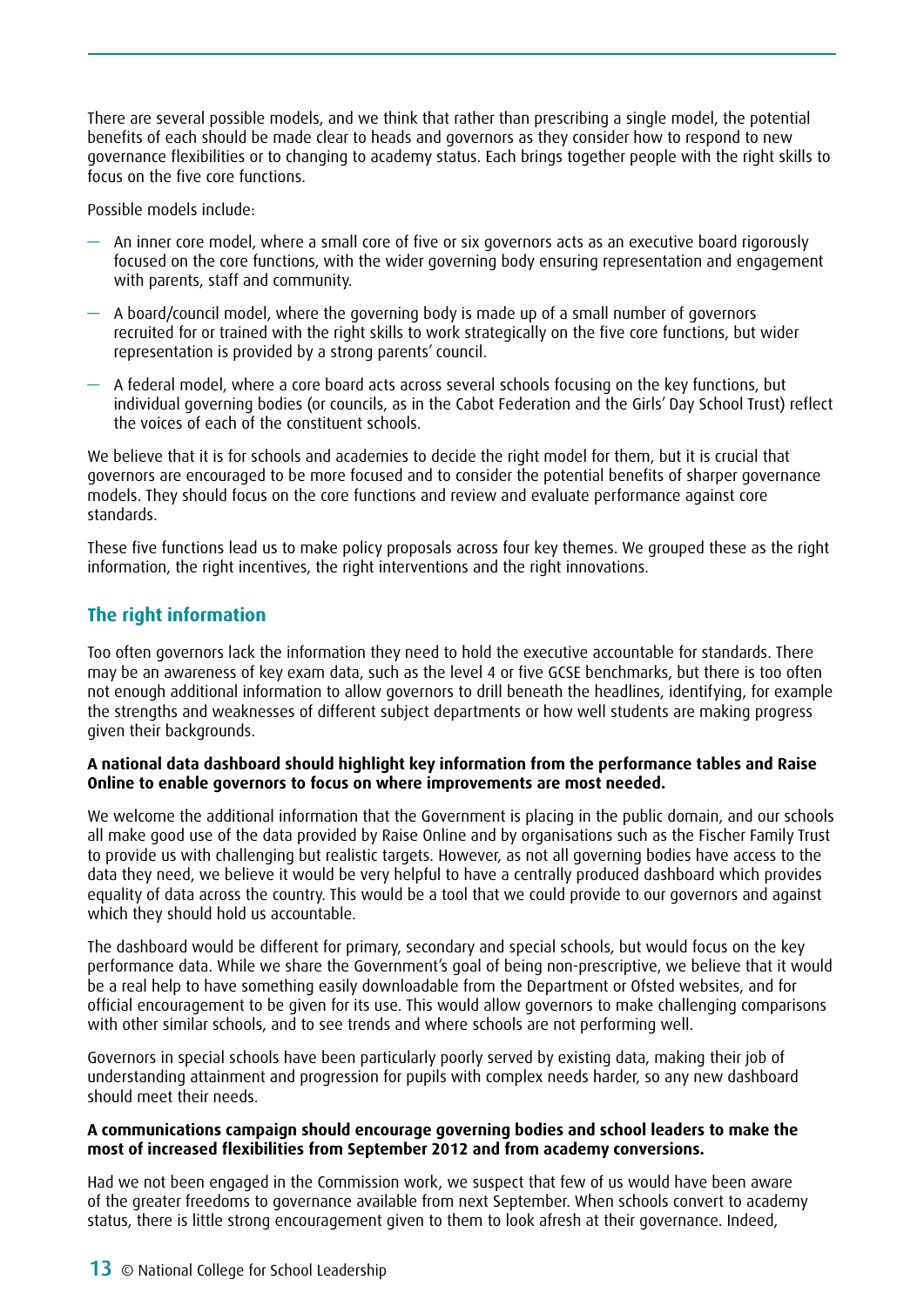there is a strong expectation that the existing governors will simply become the new academy board. This is a huge missed opportunity. We believe there should be a strong communications campaign to both chairs of governors and headteachers to make them aware of the different options available to them, and encouraging them to discuss potential new ways of working.

# **The 256-page governor manual should be replaced by online high quality support and training.**

The current governor manual is an unread document that may fulfil statutory purpose but fails to inspire governors to focus on what should be their key role. A government that prides itself on scrapping needless paperwork should replace it with a simple easily navigable online alternative, providing genuine support and training. There is a rich stream of examples of accessible, professional online training modules provided by the National College.

# **Job descriptions, competencies framework and core functions**

At the same time, we would like to see job descriptions for potential governors with a competency matrix linked to the core functions, describing what they could bring to the role and interviews used where appropriate so that their skills match the needs of the governing body.

# **The right incentives**

The age demographic of our governing bodies does not match that of our nation. Being a governor is not seen as either attractive or a natural option to young people, even though their experiences are often more relevant to the development of the school than those of people who were in school thirty years before. We want to see a more balanced representation on our governing bodies, we want to see more young governors and more governors from different socio-economic backgrounds. We are also concerned that too few Black and Minority Ethnic (BME) people are becoming governors, not least in schools with significant BME intakes.

### **We propose a new Govern First drive to attract new governors**

So we propose a new approach to governor recruitment, one that fits well with our belief that governors with the right skills should be recruited. Many of us have seen the benefits of Teach First attracting the best graduates to teaching. We think a similar high profile, high quality project is needed for governance. Hence our proposed Govern First campaign (which mirrors a proposal by Teach First). We recognise that money is tight, so we believe it should operate as a charity with business backing from firms keen to contribute corporate social responsibility (CSR) support to education. It would focus on attracting young people and BME people to become governors where strong governance matters most. The programme would make governance a highly valued volunteering opportunity with a higher bar and a higher profile. In particular, it could focus on tapping the skills of 18–25 year-old undergraduates and graduates. A Govern First campaign in universities would highlight the opportunity and benefits of governing in local schools, using effective younger governors as case studies. This practice is already widespread with political interns – we need to capture this example and roll it out to university groups and alumni.

### **Governors should have access to accredited training**

People who become governors should be encouraged to see its wider moral purpose, beyond their own school, and should have access to high quality accredited training. Govern First could provide some training, but there should also be opportunities to accredit the leadership skills that are developed in governance so that their value can be seen by potential employers. The National College and Teaching Schools are well placed to deliver this either online or locally to provide quality assured provision at all levels. The National College is developing training for chairs of governors which should be available as a licensed provision from September 2012.

# **There should be a review of the potential for corporate and other tax breaks for governors.**

One option would be to introduce a flat rate reduction in corporate tax liability, of say £500 a year, for every school governor that a business has on its books. While this would need discussion with HM Revenue & Customs, it would send important signals. Alternatively, a higher personal allowance for governors could be offered, increasing it from £9,205 a year, though we recognise that this may add complexity to the system. Nevertheless, higher rate tax payers who donate money to charities receive Gift Aid tax relief, so this is not unprecedented.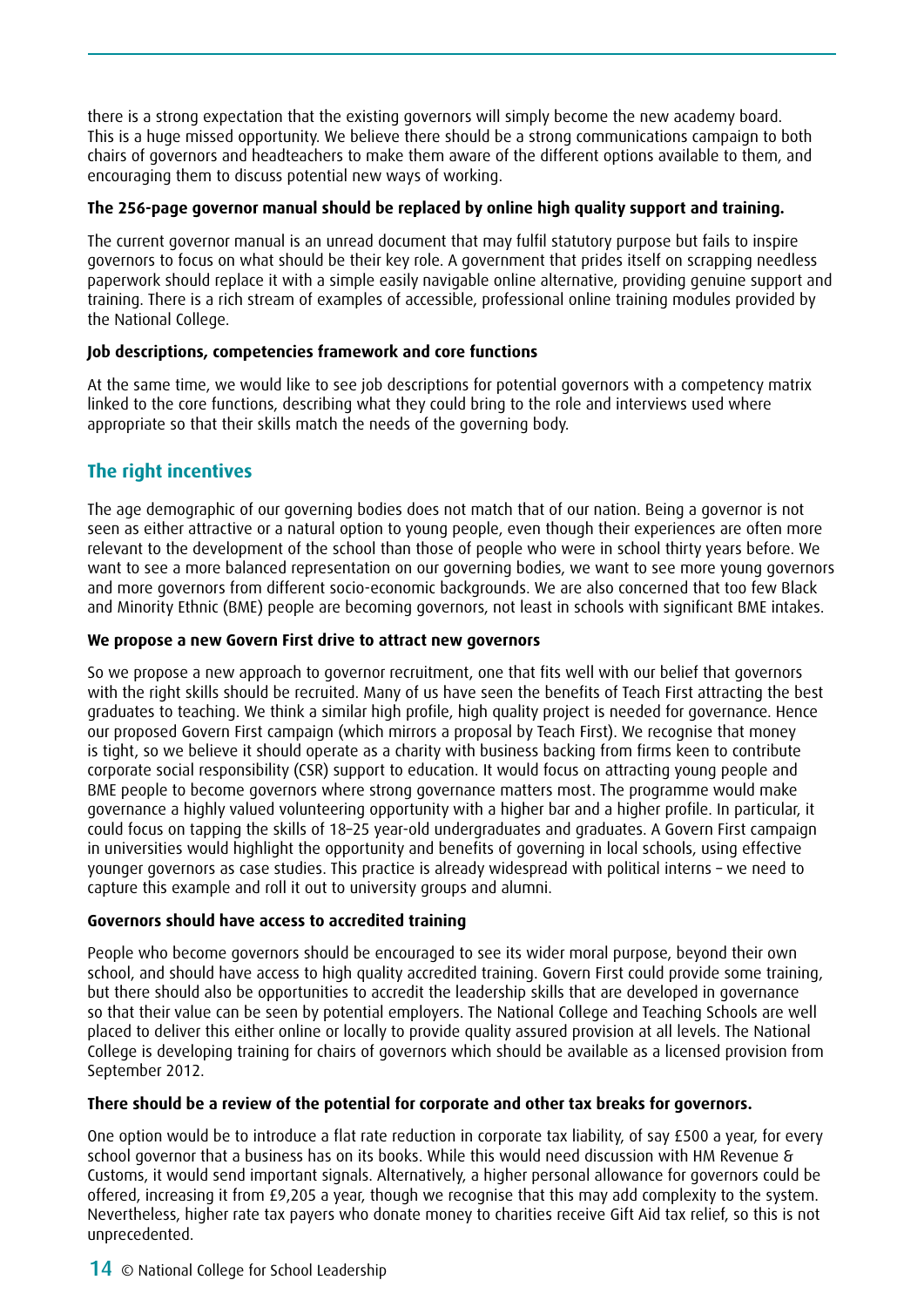# **The right interventions**

Governance is particularly important where schools are not good enough. With Ofsted changing its approach to inspections, we have said that the inspectorate should be clearer about the importance of good governance. This should be extended to the judgements that Ofsted gives on schools requiring improvement and those in special measures.

#### **Ofsted should focus its governance inspection judgements on our five core functions.**

Meanwhile, we were concerned that the strong messages about clear focus from the Chief Inspector were not yet being reflected in Ofsted's messages. It is crucial that in its new framework from this autumn Ofsted focuses its governance inspection judgements on our five core functions.

#### **Schools judged to be requiring improvement should be required to have an independent external review of governance to prevent failure and promote improvement.**

Ofsted should make clear in its inspection report, where a school is deemed to require improvement because it has not been making good progress, that the governors should invite an independent external person or body – such as a Teaching School Alliance, an NLE or a national leaders of governance, or the chair of governors of an outstanding converter academy – to undertake this review. The subsequent monitoring inspection would then comment on how well the governing body had responded to any recommendations.

#### **Where schools are placed in special measures, greater use should be made of Interim Executive Boards (IEBs).**

As NLEs, with substantial experience of intervention, we know that IEBs are an effective vehicle for ensuring that failing schools focus on what really needs to improve. We have also experienced delays in establishing such boards, partly because of the controversy involved in 'sacking' existing governors. But we know that the pupils in such schools cannot wait so long. Ofsted should explicitly recommend IEBs when placing schools in special measures. Good and outstanding leaders should be commissioned to help turn the school around immediately. In all but exceptional circumstances, an IEB should be instigated within six weeks of the inspection report. IEB membership should include a small focused core team led by a paid chair, with NLE support money used to make this payment. The IEB should be built around the five core functions, with a clear plan to train and hand over to a new governing body within an agreed timeline.

# **The right innovations**

#### **Effective governing bodies should consider governing more than one school, both to promote improvement and to enable economies of scale with smaller primaries.**

More and more schools and academies are forming clusters, federations and chains. This often requires new forms of governance, and such organisations certainly benefit from getting their governance right. As part of the communications campaign we have proposed, such innovative approaches should be shared and governors expected to consider alternative approaches, particularly where federations, clusters or chains are involved.

Such innovative governance can help bind weaker to stronger schools, to their mutual benefit. This can be particularly important where school-to-school improvements are being introduced, including by NLEs. But they can also be useful in achieving economies of scale with small rural primaries, and helping to reduce vacancies in the system.

#### **Converter academies should actively be expected to contribute to system leadership including through innovative governance.**

Some 1,300 schools have converted to academy status in the last two years. The Education Secretary has made clear that he believes that outstanding schools that become academies should help support weaker schools. The Chief Inspector has echoed this in recent speeches. One recent report suggested that barely 3 per cent were sponsoring weaker schools, and there is little evidence of how most converter academies are contributing to system leadership. We believe the Government should actively promote the idea of innovative cross-school governance as an important part of the duties that go with academy status, linked to their funding agreement.

15 © National College for School Leadership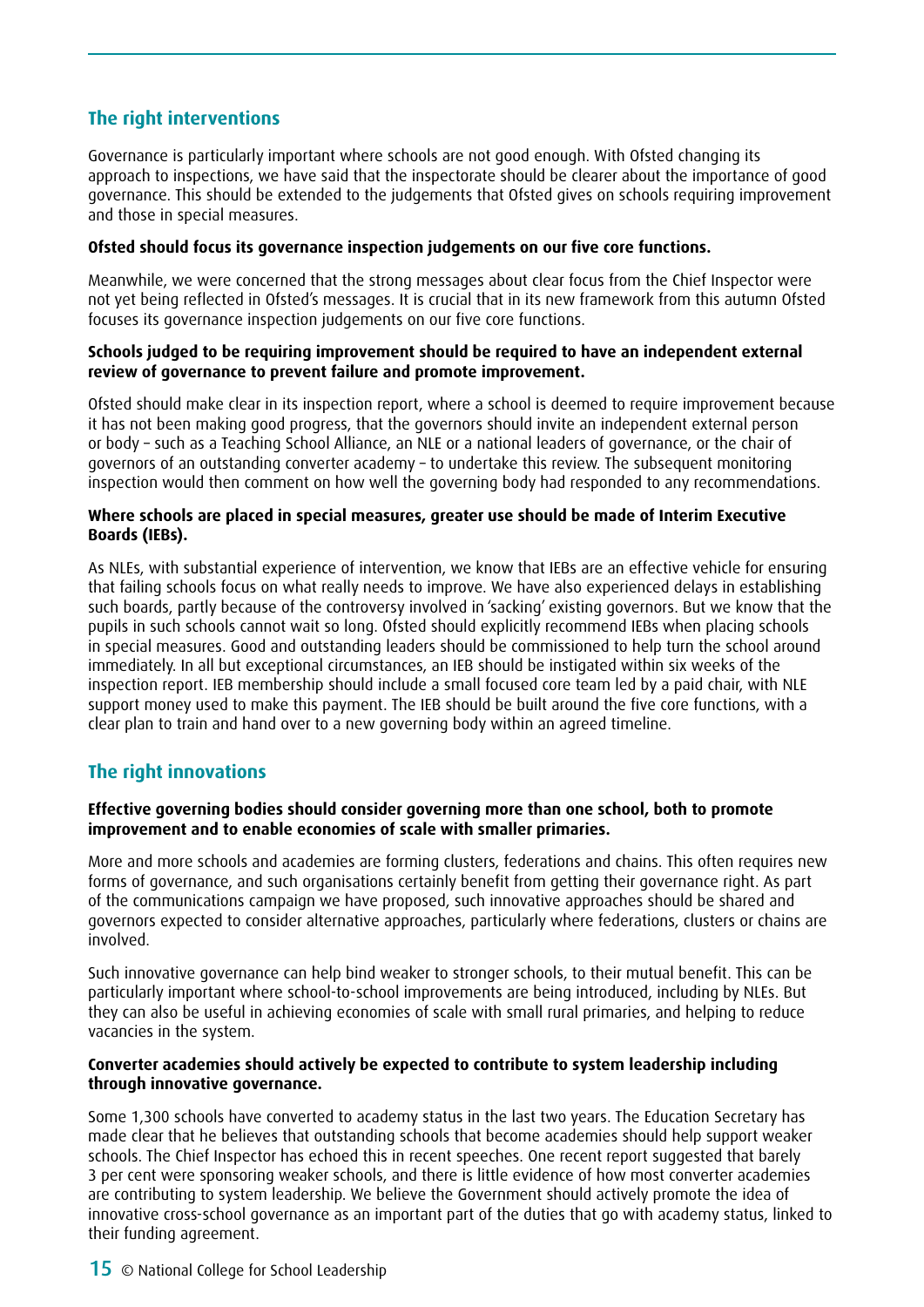### **Federations and chains, including their governance, should be inspected separately to ensure they have the capacity to succeed.**

With a growing number of federations and chains, it is important that their capacity is inspected in the same way that local authorities had their capacity in education and children's services inspected. Such inspections should not duplicate individual school or academy inspections, but should focus clearly on leadership and governance, and their ability to achieve the strategic objectives of their partnership. Inspections should take place particularly where a number of schools in a chain or federation are placed in special measures or lack the capacity to improve from what is currently deemed satisfactory status.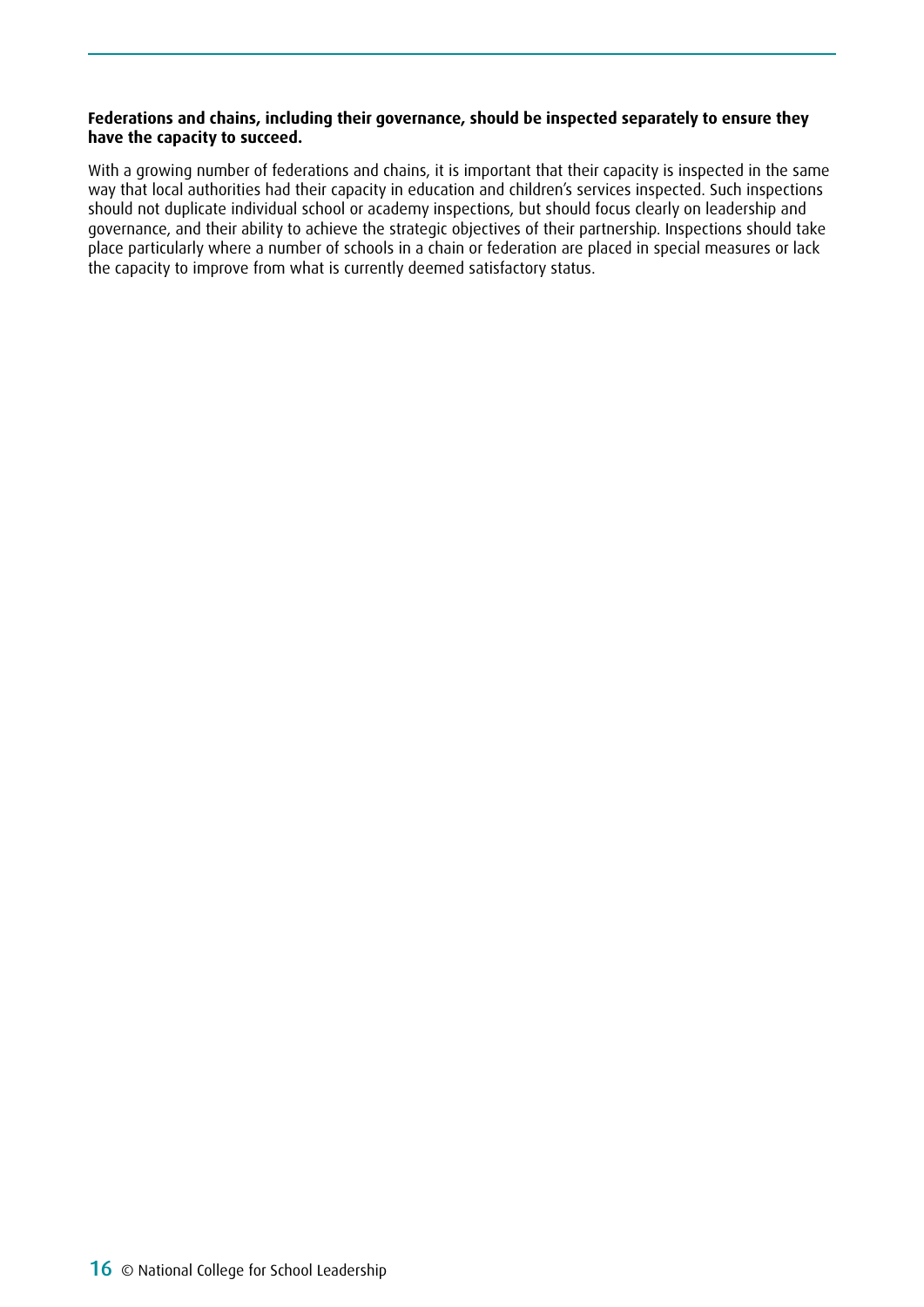# <span id="page-16-0"></span>Conclusions and recommendations

To achieve these goals, we have put forward key proposals based around our four key themes of having the right information, incentives, interventions and innovations linked to governing bodies focussed on the right functions.

### 1. The right functions

The five core functions we identified were (a) to ensure clarity of vision, ethos and strategic direction; (b) to hold the executive accountable for standards against benchmarks (c) to ensure solvency and probity (d) to ensure leadership complies with statutory regulations; and (e) to engage stakeholders. We believe that this also means smaller, more focused governance backed by the right information, incentives, interventions and innovations.

#### 2. The right information

We propose four key improvements. First, a national data dashboard to highlight key information to enable governors to focus on where improvements are most needed. Second, a communications campaign should encourage governing bodies and school leaders to make the most of increased flexibilities from September 2012 and from academy converters. Third, the 256-page governor manual should be replaced by online high quality support and training. Finally, new governors could be interviewed using a competency matrix.

#### 3. The right incentives

We need to attract younger and more ethnically diverse governors. A new business-backed Govern First programme would raise the profile for governance. People who become governors should see its wider moral purpose, beyond their own school, and have access to high quality accredited training. There should be a review of potential corporate tax breaks for governors.

#### 4. The right interventions

With Ofsted changing its approach to inspections, it should be clearer about the importance of good governance. Ofsted should focus its governance judgements on our five core functions. Schools judged to be requiring improvement should be required to have an independent external review of governance to prevent failure and promote improvement. Where schools are placed in special measures, Ofsted should recommend Interim Executive Boards (IEBs) to support improvement. The instigation of an IEB should take place within six weeks. IEB membership should include a small focused team led by a paid chair with NLE support money used to support this payment. Good and outstanding leaders, including chairs of governors, should be commissioned to lead IEBs to help turn schools around. The IEB should be built around the five core functions, with the purpose of training a new governing body over an agreed timeline.

#### 5. The right innovations

New clusters, federations and chains require new forms of governance. Effective governing bodies should consider governing more than one school, to drive improvement and to benefit from economies of scale. Converter academies should actively contribute to system leadership including through innovative and shared governance. Federations and chains, including their governance, should be inspected separately to ensure they have the capacity to succeed and to support vulnerable and underperforming schools.

If policymakers adopt our proposals on governance, we believe that we will see more effective, better focused governing bodies that are better able to support improvement within their own schools and the wider system.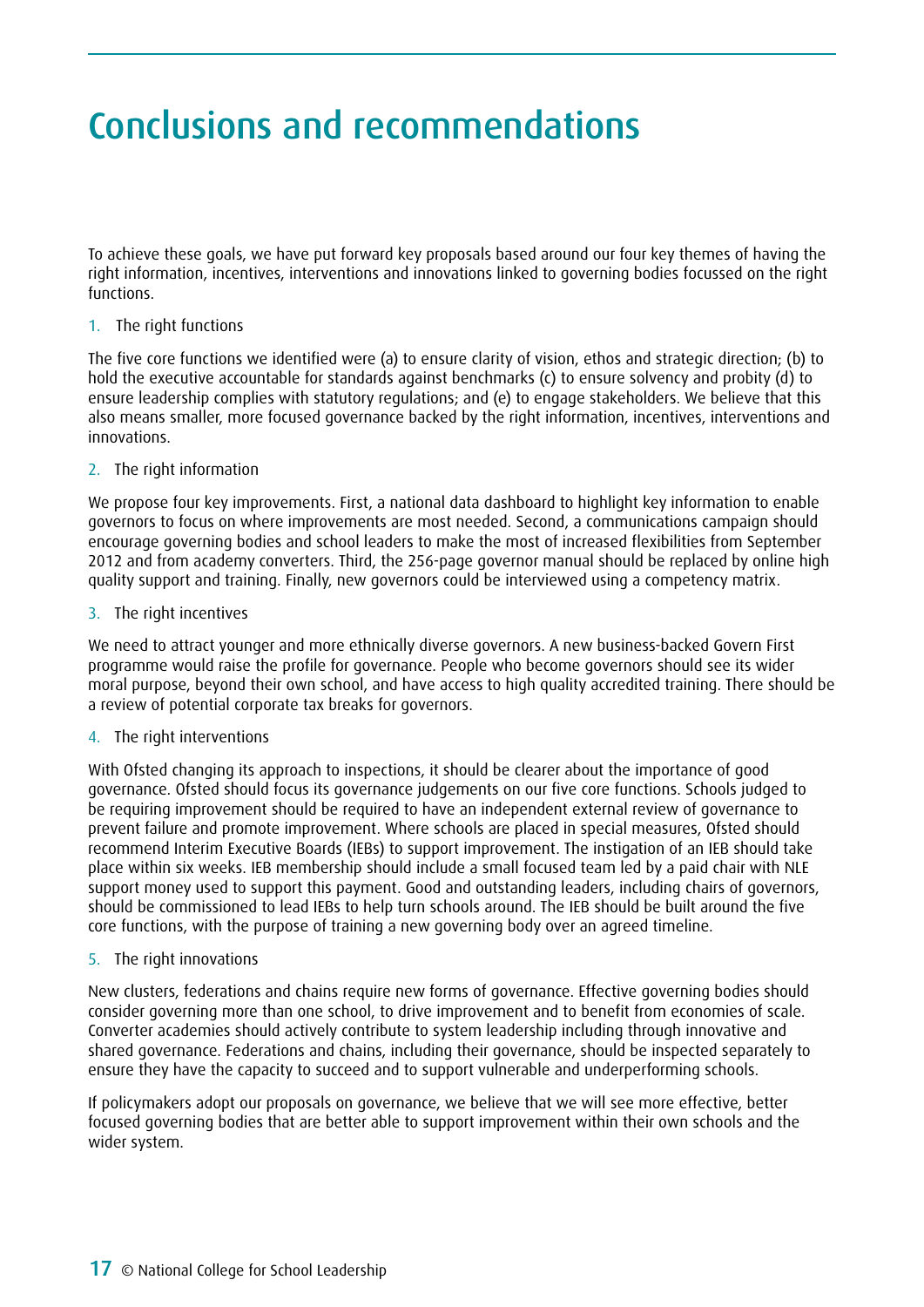# <span id="page-17-0"></span>Appendix 1: expert witnesses

During our workshops and the programme week, we spoke to the following expert witnesses:

### **DfE**

Lord Hill of Oareford, Parliamentary Under-Secretary of State for Schools Sam Freedman, Policy Advisor to the Secretary of State

# **Ofsted**

Thomas Winskill, Principal Officer, Ofsted

# **National College**

Paul Bennett, Director, National College for School Leadership

# **Academy and school leaders**

Kathy August, Deputy Chief Executive, Stockport Academy David Carter, Principal, Cabot Learning Federation Tom Clark, Chairman, FASNA Jon Coles, Chief Executive, United Church Schools Trust/United Learning Trust Mike Gibbons, CEO, Richard Rose Academy David Wootton, Chair, Independent Academies Association

#### **Governors**

Emma Knights, Chief Executive, National Governors' Association Elizabeth Rhodes, Chair of Governors, St Mary's C of E Primary School, Twickenham Sophie Russell, Student Governor, Broughton Hall High School, Liverpool Patrick Scott, former IEB chair of governors, Fulhurst Community College, Leicester Hannah Spencer, Student Governor, Broughton Hall High School, Liverpool Gareth Wynne, Chair of Governors, Smallberry Green School, Hounslow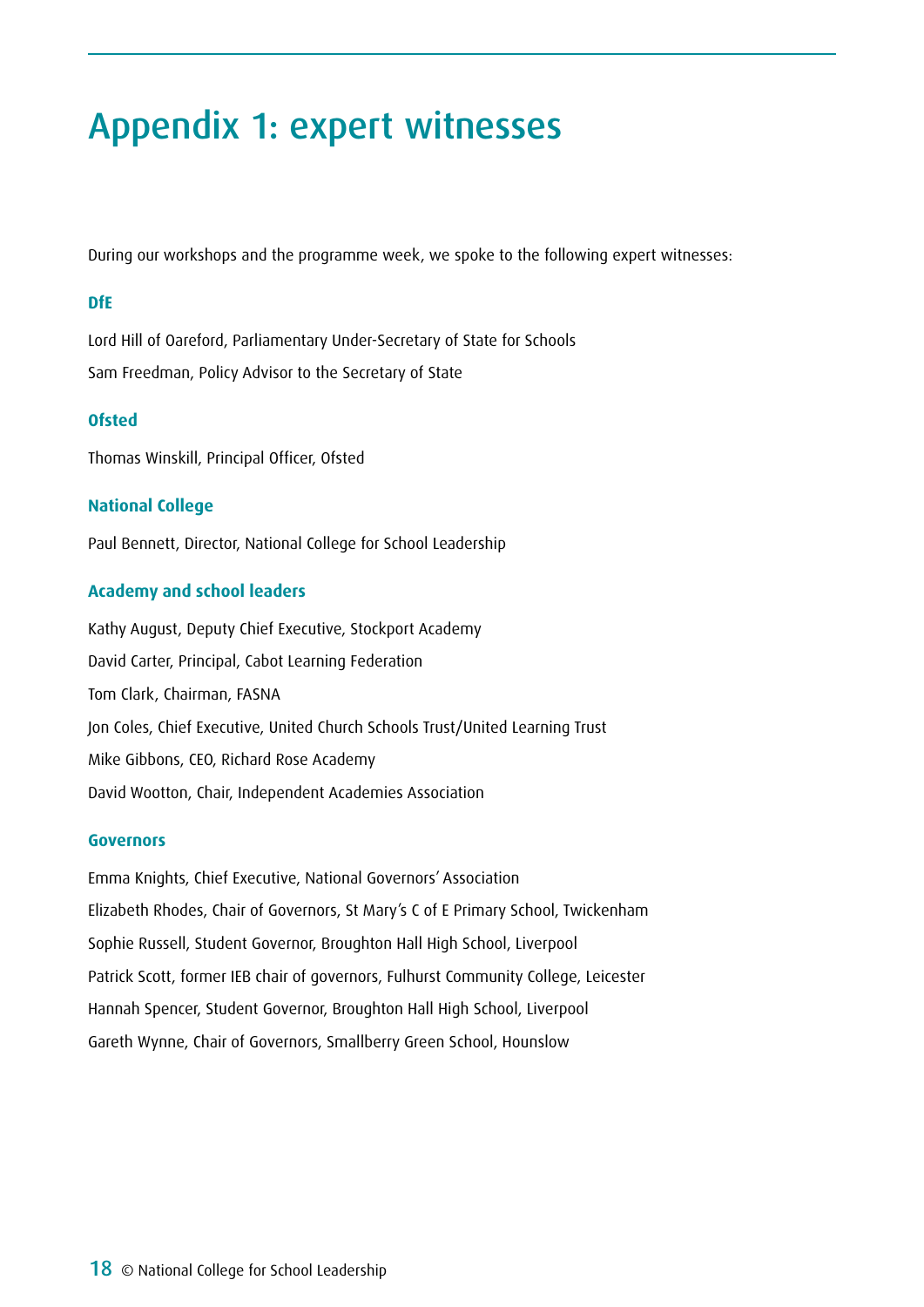#### **Governance in other sectors**

Helen Baker, Chair of Advance Housing and Support (Housing Association) Alan Cook, Chairman, Highways Agency Board Lucinda Hunt, Head, Notting Hill & Ealing High School (Independent Schools Sector) Anne-Marie Piper, Head of Charities Group, Farrer & Co (Charities) Prof Paul Stanton, De Montford University, Leicester (Health)

### **Other experts**

Bernard Donoghue, communications specialist

Robert Hill, Robert Hill Consulting

We also received helpful advice from Russell Hobby, General Secretary, National Association of Headteachers, Brian Lightman, General Secretary, Association of School and College Leaders; Toby Salt, Di Barnes and Toby Greany, National College.

The 2012 Fellowship Commission was facilitated by HTI led by Anne Evans OBE, Jane Creasy, Geoff Southworth OBE, Conor Ryan and Deryn Harvey, HTI Consultants.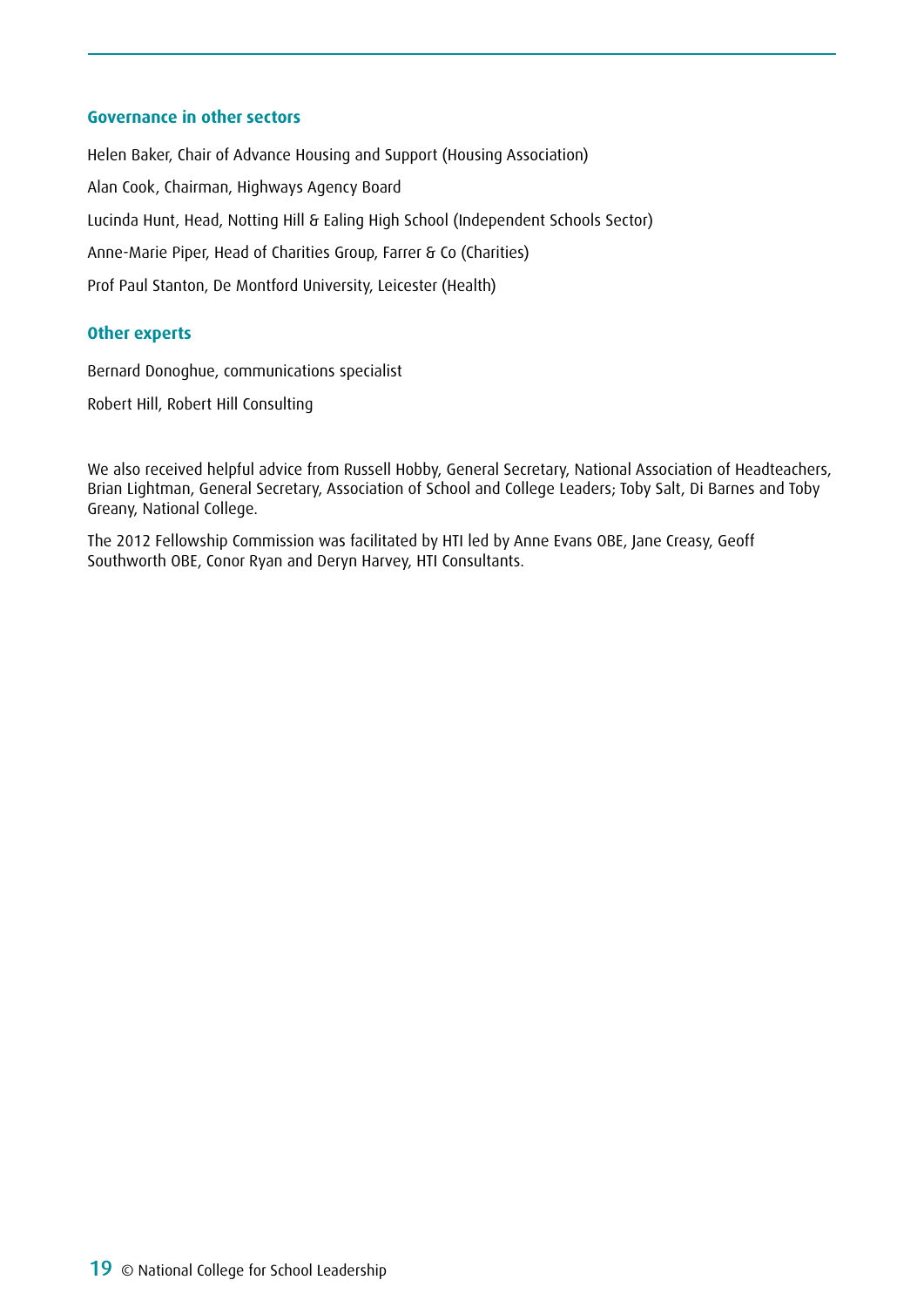# <span id="page-19-0"></span>Appendix 2: Fellowship Programme participants 2012

| Chris Owen               | <b>Bartley Green School</b>                           |
|--------------------------|-------------------------------------------------------|
| Dr Anne Maddison         | <b>Belmont School</b>                                 |
| Nick Taunt               | Bishop Luffa Church Of England School                 |
| David Watson             | Chorlton Park Primary School                          |
| Chris Wheatley           | Cotgrave Candleby Lane School                         |
| Deborah James            | Crosshall Infant School Academy Trust                 |
| Nick Weller              | Dixons City Academy                                   |
| Pat Smart                | Greet Primary School                                  |
| <b>Richard Sheriff</b>   | Harrogate Grammar School                              |
| Patricia Walters         | <b>Holte School</b>                                   |
| Gerida Montague          | Holy Family Catholic Primary School                   |
| David Pearmain           | Kenton School                                         |
| <b>Richard Thornhill</b> | Loughborough Primary School                           |
| Brian Crosby             | Manor Church of England Academy Trust                 |
| Marie Cahill             | New Haw Community Junior School                       |
| Helen Arya               | Oasis Academy Limeside                                |
| Andrew Fielder           | Sandy Hill Academy                                    |
| Bozena Laraway           | St Helen's Catholic Junior School                     |
| Elaine White             | St Mary and St Thomas Aquinas Catholic Primary School |
| Heather Mullaney         | The Heath School                                      |
| Andrew Burns             | The Redhill Academy                                   |
| Sylvia Jones             | Valentines High School                                |
| Anne Winstrom            | Whitchurch First School and Nursery                   |
| Christine Weaving        | Whiteheath Infant and Nursery School                  |